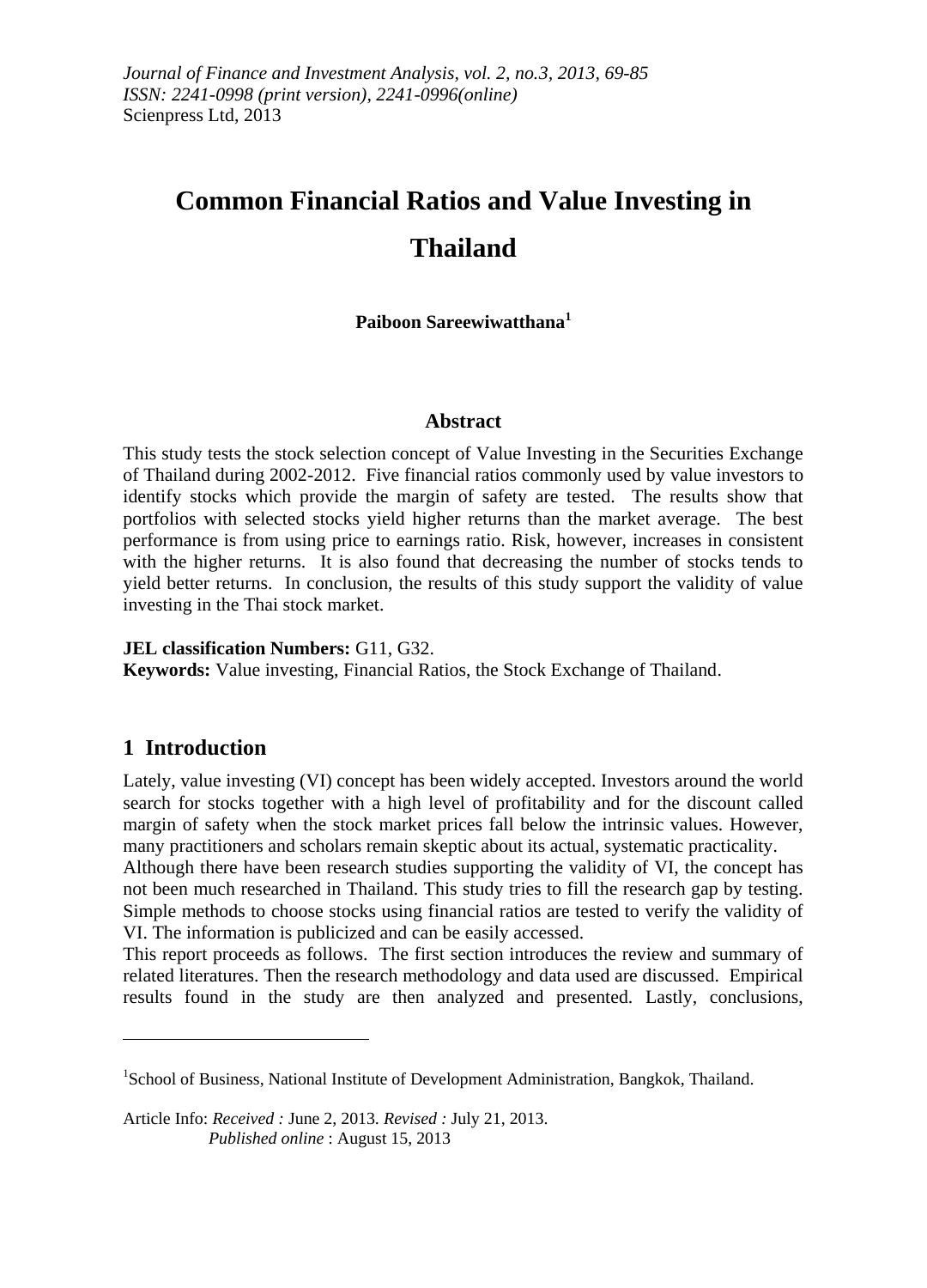implications, and limitations together with recommendations for further study are presented.

### **2 Literature Review**

Graham[1] introduced value investing and contended that stocks which passed a set of criteria were worth the investment as they would produce above average returns. Basu[2] studied on the subject and discovered that stocks with low Price/Earnings ratio (PE) had tendency to produce more returns than stocks with higher PE. Oppenheimer[3] conducted a research study on portfolios created according to Graham's criteria and showed that their returns satisfactorily exceeded the market. Chan, Hamao and Lakonishok[4] conducted a study and concluded that investment using Book to Market, Earnings to Price, and Cash Flow to Price ratios had potential to produce above average returns in Japan.

Fama and French[5] employed various value investing approaches in their examination of stock returns. They discovered that, in almost every country, value stocks produced more average returns than growth stocks which were categorized on the basis of similar risk levels. Piotroski[6] conducted a research study on selecting value stocks based on their past financial statements. He found that stocks which fulfilled the nine criteria apparently produced above average returns. Greenblatt[7] in his book "The Little Book That Beats the Market" reported that a simple stock selection rules based on return on capital and the EBIT to Enterprise Value (BV/MV) produced above average returns.

In Thailand, limited research has been conducted on value investment strategies until recently. Supattarakul and Jongjaroenkamol[8] found that during 1996-2008 the level of future shareholder returns was related to PB ratio, and the rate of growth of future net profit was related to PE ratio. Sareewiwatthana[9] studied the stock selection methodology in the Stock Exchange of Thailand during 1996-2010 based on PE, PB, ROE, and found that the strategy could generate abnormal returns. Maneesilasan[10] conducted a study on PEG ratio and showed that this strategy could generate higher returns than the market. Sareewiwatthana[11] showed that PEG ratio was effective in generating higher returns than the average return throughout the analysis over 1999- 2010.Panyagometh[12] compared equally weighted value stock portfolios with Mean-Variance portfolio optimization weighted value stock portfolios and market capitalization weighted value stock portfolios in the Thai stock market and concluded that the portfolio management theory could be applied together with value investing to yield higher returns.

### **3 Data and Methodology**

According to the value investing principle, stocks of which the intrinsic value provides the margins of safety are worth the investment. The following indicators are the basic financial ratios believed to signal stocks' margin of safety. They are Price to Book Value (PB), Price to Earnings per Share ratio (PE), Dividend Yield (DY), Return on Equity (ROE), and Return on Assets (ROA) 1 . For stock investors, these five indicators are easily accessed or computed from the disclosed annual financial statements.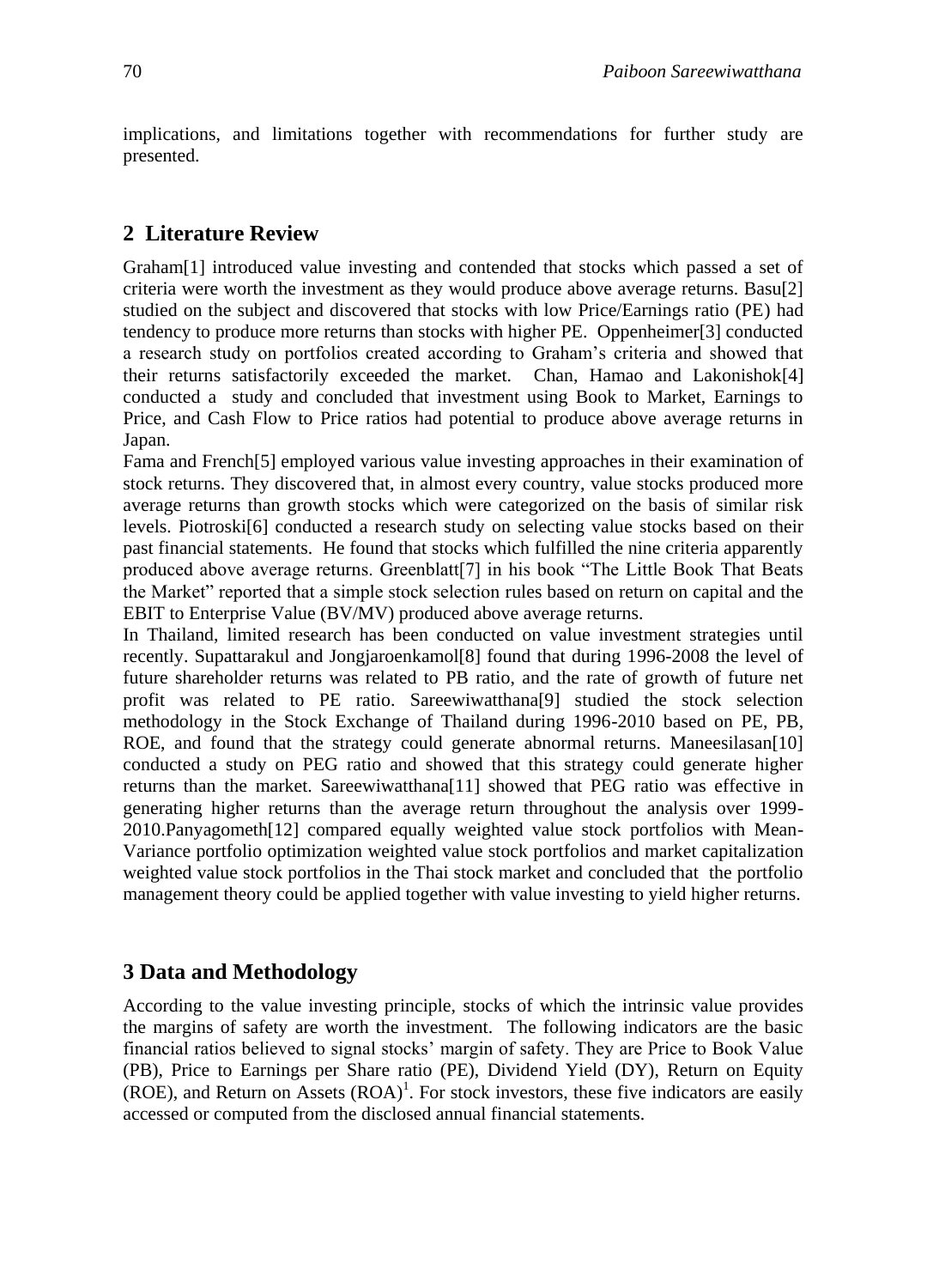This study used the above five indicators separately to select stocks for investment and evaluates which strategy could produce the higher average returns than the market. SET TRI index was used as a proxy for market returns. The data were from the Securities Exchange of Thailand over the year 2002 to 2012. The five indicators were calculated from the annual financial statements disclosed by the end of February of the following year. Annual returns will be evaluated together with standard deviations. Sharpe ratios<sup>2</sup> will be evaluated to compared the performance.

# **3.1.1**

Testing whether PE, PB, DY, ROE, and ROA can be used to select stocks for the winning portfolios.

# **3.1.1.1**

Select 30 stocks with the best indicator: for PE and PB, the lower the better and for DY, ROE, and ROA, the higher the better.

# **3.1.1.2**

Form five portfolios each with 30 selected stocks. Each year from 2002-2013, invest evenly in each stock at the beginning of March and liquidate the holding at the end of February in the following year. Test if there is any significant difference between the portfolio returns and the market return and identify the best indicators which can select the stocks for the highest returns.

### **3.1.1.3**

Results from using ROE and ROA, both indicating the firm's profitability, are compared. Compare the returns from using ROE to ROA. The one with better screening power will be used in the later hypothesis testing.

# **3.2**

Testing whether combining two indicators can be used to select stocks for the winning portfolios. This research applied Greenblatt's modification method as follows:

# **3.2.1**

Rank stocks according to: Price to Book Value (PB) - from low to high. Price/Earnings per Share ratio (PE) - from low to high. Dividend Yield (DY) - from high to low. Return on Equity (ROE) - from high to low. Return on Assets (ROA) - from high to low. Then assign scores to the rankings.

### **3.2.2**

Pair two indicators together to perform the six separated tests: PB+PE, PB+ROE (or ROA), PB+DY, PE+ROE (or ROA), PE+DY, and ROE (or ROA)+DY.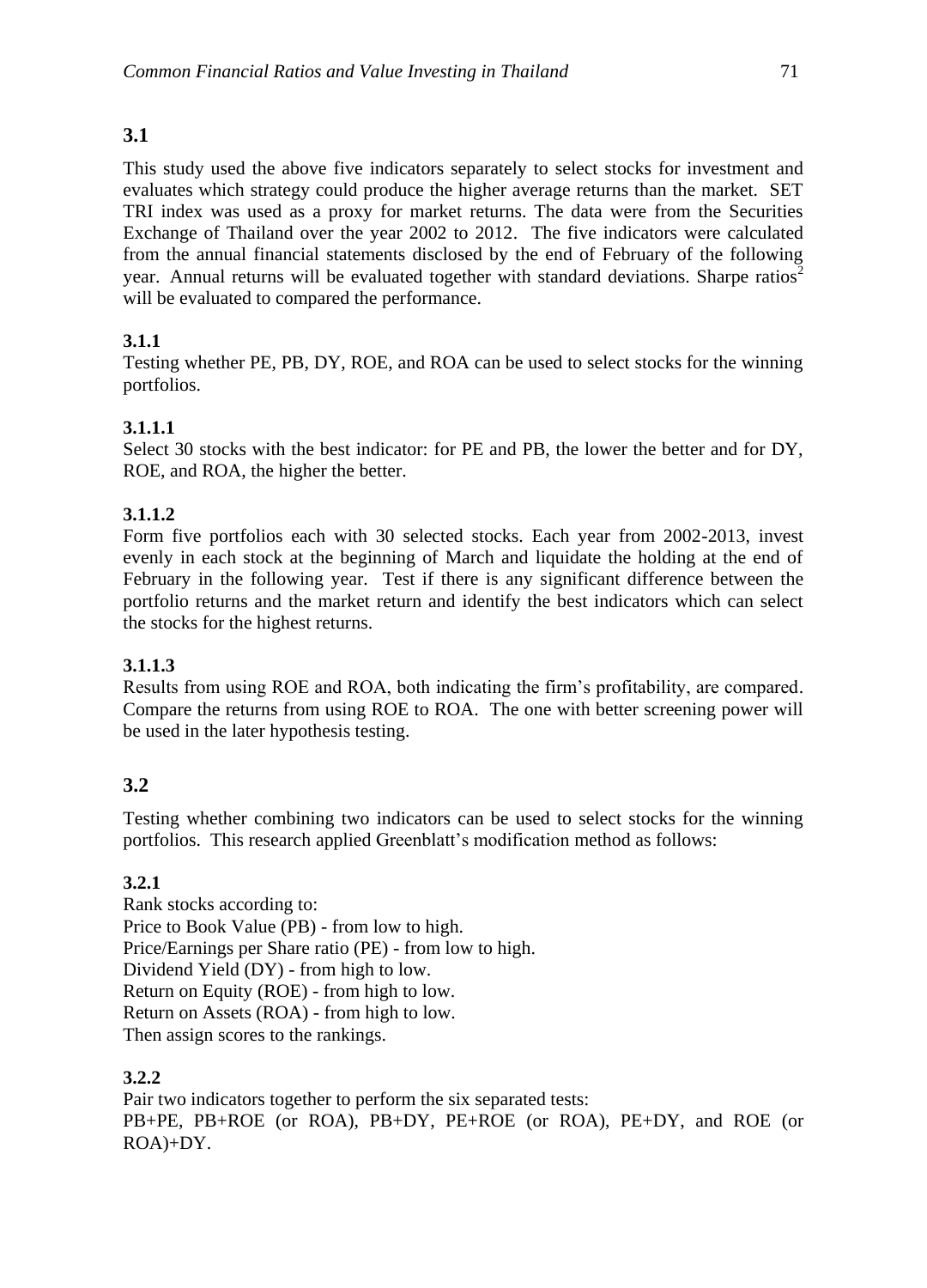# **3.2.3**

For each test, combine stock's scores from the rankings. Select 30 stocks with the lowest scores for investment.

At the beginning of each year, create a portfolio with 30 Stocks. Invest evenly in each stock. Calculate returns at the year-end. Renew the process, creating a new portfolio with 30 stocks in the beginning of the next year.

Repeat the method above using different pairs of screening indicators.

# **3.3**

Testing whether the combination of three indicators can be used to select stocks for the winning portfolios.

# **3.3.1**

Repeat the process as 3.2.1-3.2.3 but using three indicators. The tested portfolios will consist of 30 stocks screened by PB+PE+ROE (OR ROA), PB+PE+DY, PB+ROE+DY, and PE+ROE+DY.

# **3.4**

Testing whether combining four indicators can be used to select stocks for the winning portfolios.

# **3.4.1**

Repeat the process as 3.2.1-3.2.3 but using four indicators. The tested portfolios will consist of 30 stocks screened by PB+PE+ROE (OR ROA)+DY.

# **3.5**

Test the effect of different number of selected stocks. Repeat the process in 3.2.1-3.2.3 by selecting only 10 stocks and 20 stocks accordingly. Compare the results to those from 30 stocks.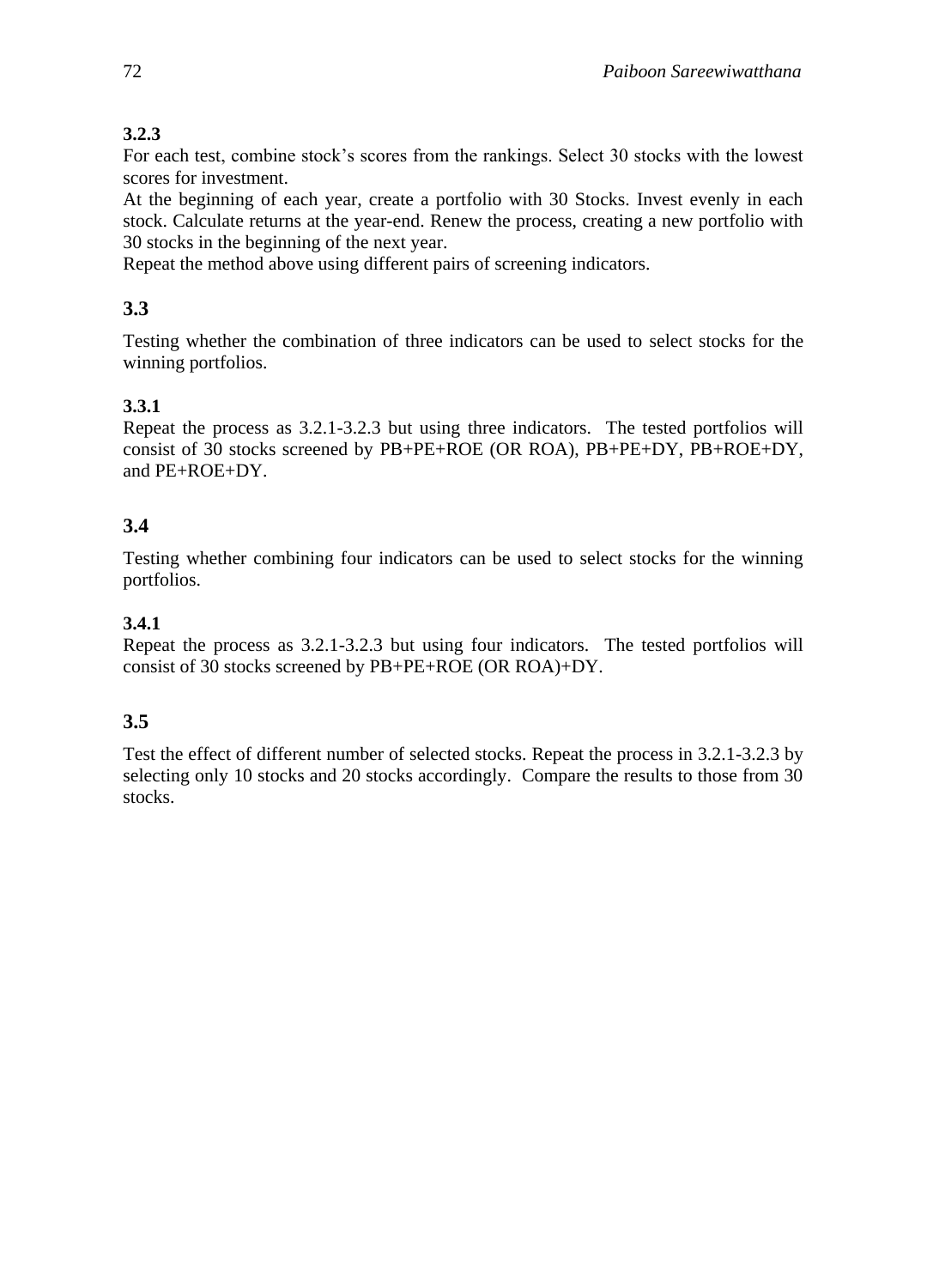# **Empirical Results**

# **4.1 Select 30 Stocks using a Single Ratio as Suggested in 3.1**

#### **4.1.1 Results from using low PB**

|      | Twere it recently from the fow I <b>D</b> portrollow compared to the mainer |           |               |            |                      |               |                     |  |  |  |  |
|------|-----------------------------------------------------------------------------|-----------|---------------|------------|----------------------|---------------|---------------------|--|--|--|--|
|      |                                                                             | <b>PB</b> |               |            | <b>Market Return</b> |               | <b>Return</b>       |  |  |  |  |
| Year | Return                                                                      | <b>SD</b> | <b>Sharpe</b> | Return     | <b>SD</b>            | <b>Sharpe</b> | <b>Differential</b> |  |  |  |  |
| 2002 | 59.73%                                                                      | 17.08%    | 3.199         | 0.17%      | 18.08%               | $-0.271$      | 59.56%*             |  |  |  |  |
| 2003 | 176.92%                                                                     | 31.45%    | 5.521         | 106.57%    | 25.68%               | 4.023         | 70.35%*             |  |  |  |  |
| 2004 | 5.47%                                                                       | 16.46%    | 0.059         | 6.96%      | 13.91%               | 0.177         | $-1.49%$            |  |  |  |  |
| 2005 | 7.94%                                                                       | 14.06%    | 0.224         | 4.52%      | 15.48%               | $-0.017$      | 3.42%               |  |  |  |  |
| 2006 | $-10.93%$                                                                   | 20.83%    | $-0.779$      | $-4.70%$   | 15.96%               | $-0.627$      | $-6.23%$            |  |  |  |  |
| 2007 | $-0.56%$                                                                    | 17.27%    | $-0.292$      | 29.91%     | 21.22%               | 1.198         | $-30.47%$           |  |  |  |  |
| 2008 | $-27.80%$                                                                   | 32.22%    | $-1.002$      | $-46.40\%$ | 36.22%               | $-1.404$      | 18.60%*             |  |  |  |  |
| 2009 | 128.28%                                                                     | 32.29%    | 3.852         | 75.03%     | 22.55%               | 3.155         | 53.25%*             |  |  |  |  |
| 2010 | 49.11%                                                                      | 28.60%    | 1.577         | 44.05%     | 16.71%               | 2.396         | 5.06%               |  |  |  |  |

Table 1: Returns from the low PB portfolios compared to the market

\*statistically significant

#### **4.1.2 Results from using low PE**

|      |               | PE        |               | <b>Market Return</b> |           |               | Return                 |
|------|---------------|-----------|---------------|----------------------|-----------|---------------|------------------------|
| Year | <b>Return</b> | <b>SD</b> | <b>Sharpe</b> | <b>Return</b>        | <b>SD</b> | <b>Sharpe</b> | <b>Differential</b>    |
| 2002 | 71.45%        | 22.62%    | 2.934         | 0.17%                | 18.08%    | $-0.271$      | 71.28%*                |
| 2003 | 202.95%       | 29.10%    | 6.862         | 106.57%              | 25.68%    | 4.023         | 96.39%*                |
| 2004 | $-8.99\%$     | 14.14%    | $-0.954$      | 6.96%                | 13.91%    | 0.177         | $-15.95%$              |
| 2005 | $-3.79%$      | 13.07%    | $-0.656$      | 4.52%                | 15.48%    | $-0.017$      | $-8.31%$               |
| 2006 | 14.55%        | 16.68%    | 0.554         | $-4.70%$             | 15.96%    | $-0.627$      | 19.25%*                |
| 2007 | 11.60%        | 15.12%    | 0.470         | 29.91%               | 21.22%    | 1.198         | $-18.31%$              |
| 2008 | $-36.26%$     | 34.57%    | $-1.178$      | $-46.40\%$           | 36.22%    | $-1.404$      | $10.14\%$ <sup>*</sup> |
| 2009 | 131.70%       | 22.89%    | 5.584         | 75.03%               | 22.55%    | 3.155         | 56.67%*                |
| 2010 | 66.99%        | 18.93%    | 3.327         | 44.05%               | 16.71%    | 2.396         | 22.93%*                |
| 2011 | 50.85%        | 23.20%    | 2.024         | 22.96%               | 23.02%    | 0.828         | 27.89%                 |
| 2012 | 72.56%        | 15.43%    | 4.470         | 38.07%               | 12.00%    | 2.874         | 34.50%*                |

Table 2: Returns from the low PE portfolios compared to the market

2011 | 20.67% | 21.76% | 0.771 | 22.96% | 23.02% | 0.828 | -2.28% 81.07% 14.32% 5.413 38.07% 12.00% 2.874 43.01%\*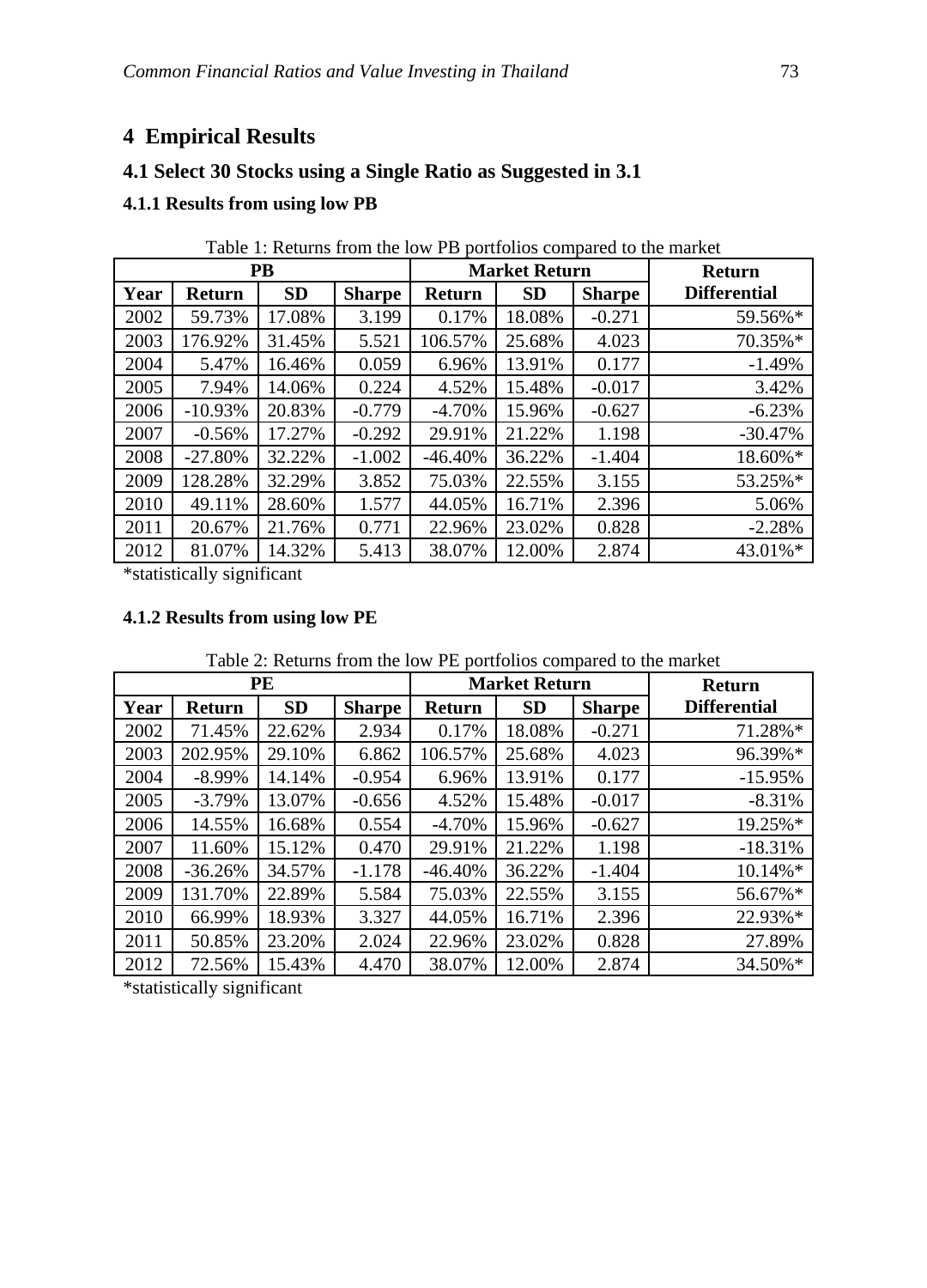|      |               |            |               |               | Table 5. Returns from the high ROE portfollos compared to the market |               |                     |  |  |  |  |  |  |  |  |
|------|---------------|------------|---------------|---------------|----------------------------------------------------------------------|---------------|---------------------|--|--|--|--|--|--|--|--|
|      |               | <b>ROE</b> |               |               | <b>Market Return</b>                                                 |               | <b>Return</b>       |  |  |  |  |  |  |  |  |
| Year | <b>Return</b> | <b>SD</b>  | <b>Sharpe</b> | <b>Return</b> | <b>SD</b>                                                            | <b>Sharpe</b> | <b>Differential</b> |  |  |  |  |  |  |  |  |
| 2002 | 23.79%        | 23.36%     | 0.801         | 0.17%         | 18.08%                                                               | $-0.271$      | 23.63%*             |  |  |  |  |  |  |  |  |
| 2003 | 227.99%       | 30.85%     | 7.284         | 106.57%       | 25.68%                                                               | 4.023         | 121.42%*            |  |  |  |  |  |  |  |  |
| 2004 | $-6.54%$      | 24.45%     | $-0.451$      | 6.96%         | 13.91%                                                               | 0.177         | $-13.50%$           |  |  |  |  |  |  |  |  |
| 2005 | 2.74%         | 15.30%     | $-0.134$      | 4.52%         | 15.48%                                                               | $-0.017$      | $-1.78%$            |  |  |  |  |  |  |  |  |
| 2006 | 6.39%         | 17.30%     | 0.063         | $-4.70%$      | 15.96%                                                               | $-0.627$      | 11.09%*             |  |  |  |  |  |  |  |  |
| 2007 | 26.15%        | 21.31%     | 1.016         | 29.91%        | 21.22%                                                               | 1.198         | $-3.76%$            |  |  |  |  |  |  |  |  |
| 2008 | $-39.95%$     | 35.68%     | $-1.245$      | $-46.40%$     | 36.22%                                                               | $-1.404$      | 6.45%*              |  |  |  |  |  |  |  |  |
| 2009 | 78.71%        | 18.81%     | 3.977         | 75.03%        | 22.55%                                                               | 3.155         | 3.69%               |  |  |  |  |  |  |  |  |
| 2010 | 50.32%        | 18.83%     | 2.459         | 44.05%        | 16.71%                                                               | 2.396         | 6.27%               |  |  |  |  |  |  |  |  |
| 2011 | 45.94%        | 25.13%     | 1.673         | 22.96%        | 23.02%                                                               | 0.828         | 22.98%              |  |  |  |  |  |  |  |  |
| 2012 | 48.29%        | 13.89%     | 3.218         | 38.07%        | 12.00%                                                               | 2.874         | 10.23%              |  |  |  |  |  |  |  |  |

### **4.1.3 Results from using high ROE**

Table 3: Returns from the high ROE portfolios compared to the market

\*statistically significant

# **4.1.4 Results from using high ROA**

|      | racio il recumb from the mgn recta portrollos computed to the mulher |            |               |                      |           |               |                     |  |  |  |  |
|------|----------------------------------------------------------------------|------------|---------------|----------------------|-----------|---------------|---------------------|--|--|--|--|
|      |                                                                      | <b>ROA</b> |               | <b>Market Return</b> |           | <b>Return</b> |                     |  |  |  |  |
| Year | Return                                                               | <b>SD</b>  | <b>Sharpe</b> | Return               | <b>SD</b> | <b>Sharpe</b> | <b>Differential</b> |  |  |  |  |
| 2002 | 22.29%                                                               | 16.82%     | 1.024         | 0.17%                | 18.08%    | $-0.271$      | 22.12%*             |  |  |  |  |
| 2003 | 120.28%                                                              | 24.18%     | 4.839         | 106.57%              | 25.68%    | 4.023         | 13.71%              |  |  |  |  |
| 2004 | $-13.42%$                                                            | 18.43%     | $-0.972$      | 6.96%                | 13.91%    | 0.177         | $-20.38%$           |  |  |  |  |
| 2005 | 1.12%                                                                | 14.87%     | $-0.247$      | 4.52%                | 15.48%    | $-0.017$      | $-3.40%$            |  |  |  |  |
| 2006 | 9.66%                                                                | 15.88%     | 0.274         | $-4.70%$             | 15.96%    | $-0.627$      | 14.36%*             |  |  |  |  |
| 2007 | 17.60%                                                               | 15.70%     | 0.835         | 29.91%               | 21.22%    | 1.198         | $-12.31%$           |  |  |  |  |
| 2008 | $-37.82%$                                                            | 34.52%     | $-1.225$      | $-46.40%$            | 36.22%    | $-1.404$      | 8.59%*              |  |  |  |  |
| 2009 | 84.70%                                                               | 19.44%     | 4.157         | 75.03%               | 22.55%    | 3.155         | 9.68%               |  |  |  |  |
| 2010 | 42.85%                                                               | 15.81%     | 2.457         | 44.05%               | 16.71%    | 2.396         | $-1.20%$            |  |  |  |  |
| 2011 | 11.29%                                                               | 22.54%     | 0.328         | 22.96%               | 23.02%    | 0.828         | $-11.67\%$          |  |  |  |  |
| 2012 | 60.75%                                                               | 11.22%     | 5.096         | 38.07%               | 12.00%    | 2.874         | 22.69%              |  |  |  |  |

Table 4: Returns from the high ROA portfolios compared to the market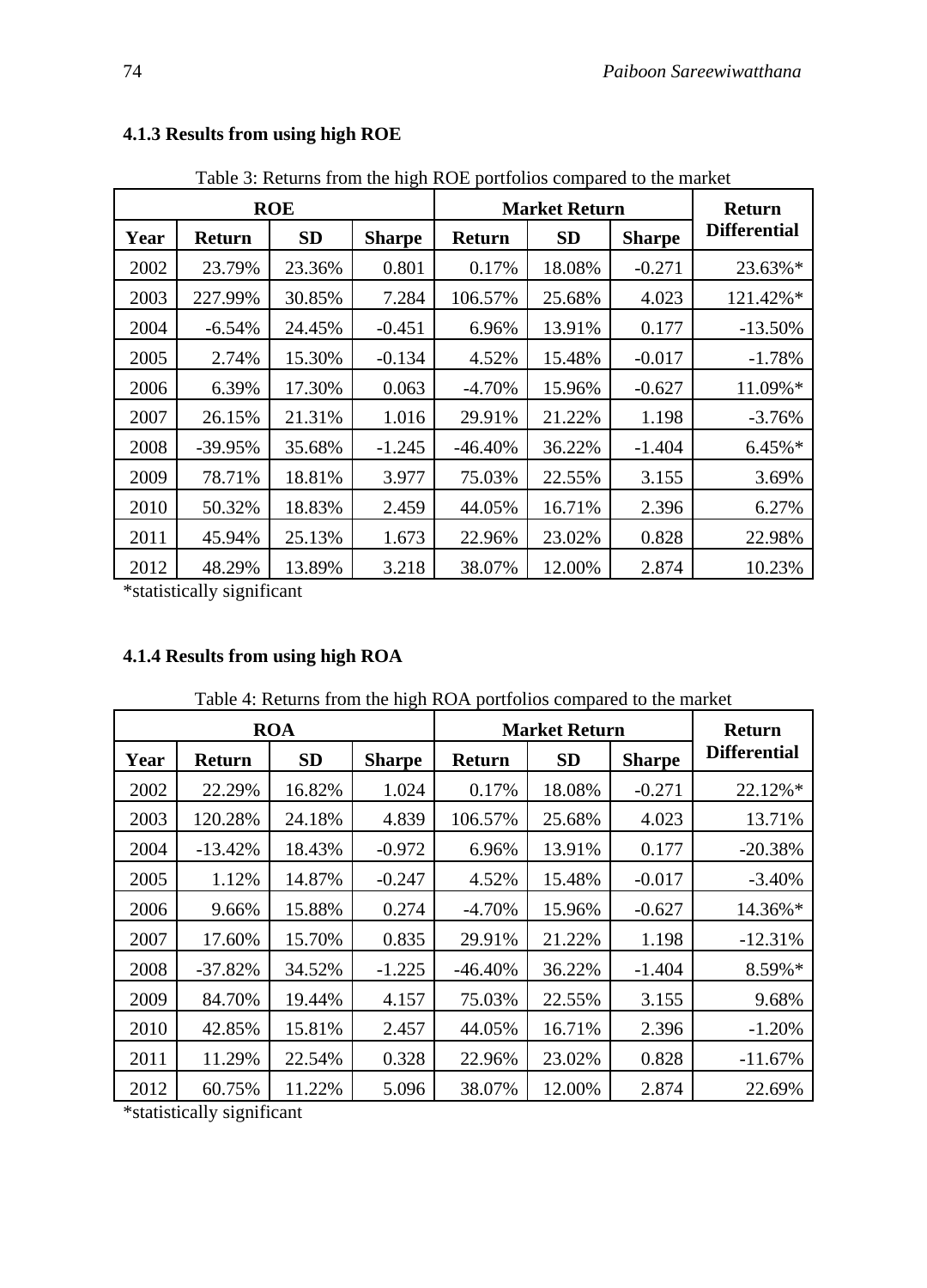|      | Table 5: Returns from the high D I portionos compared to the market |           |               |               |                      |               |                     |  |  |  |  |  |
|------|---------------------------------------------------------------------|-----------|---------------|---------------|----------------------|---------------|---------------------|--|--|--|--|--|
|      |                                                                     | DY        |               |               | <b>Market Return</b> |               | <b>Return</b>       |  |  |  |  |  |
| Year | <b>Return</b>                                                       | <b>SD</b> | <b>Sharpe</b> | <b>Return</b> | <b>SD</b>            | <b>Sharpe</b> | <b>Differential</b> |  |  |  |  |  |
| 2002 | 10.21%                                                              | 10.46%    | 0.491         | 0.17%         | 18.08%               | $-0.271$      | 10.05%*             |  |  |  |  |  |
| 2003 | 57.15%                                                              | 21.36%    | 2.523         | 106.57%       | 25.68%               | 4.023         | $-49.42%$           |  |  |  |  |  |
| 2004 | $-2.61%$                                                            | 11.97%    | $-0.593$      | 6.96%         | 13.91%               | 0.177         | $-9.57%$            |  |  |  |  |  |
| 2005 | $-3.79%$                                                            | 14.53%    | $-0.590$      | 4.52%         | 15.48%               | $-0.017$      | $-8.30%$            |  |  |  |  |  |
| 2006 | 6.44%                                                               | 15.74%    | 0.072         | $-4.70%$      | 15.96%               | $-0.627$      | 11.14%*             |  |  |  |  |  |
| 2007 | 16.28%                                                              | 16.04%    | 0.735         | 29.91%        | 21.22%               | 1.198         | $-13.63%$           |  |  |  |  |  |
| 2008 | $-25.32%$                                                           | 36.26%    | $-0.821$      | -46.40%       | 36.22%               | $-1.404$      | 21.08%*             |  |  |  |  |  |
| 2009 | 87.85%                                                              | 19.31%    | 4.349         | 75.03%        | 22.55%               | 3.155         | 12.83%              |  |  |  |  |  |
| 2010 | 53.34%                                                              | 14.39%    | 3.429         | 44.05%        | 16.71%               | 2.396         | 9.29%               |  |  |  |  |  |
| 2011 | 21.12%                                                              | 18.51%    | 0.931         | 22.96%        | 23.02%               | 0.828         | $-1.83%$            |  |  |  |  |  |
| 2012 | 47.05%                                                              | 12.26%    | 3.544         | 38.07%        | 12.00%               | 2.874         | 8.98%               |  |  |  |  |  |

#### **4.1.5 Results from using high DY**

Table 5: Returns from the high DY portfolios compared to the market

\*statistically significant

Table 1-5 show that all portfolios consisted of select 30 stocks screened by one of the five indicators yield better returns than the market. The results are summarized in Table 6.

| Indicator  | Average return | No. of years better than the market | <b>Statistically Significant</b> |
|------------|----------------|-------------------------------------|----------------------------------|
| <b>PB</b>  | 33.47%         | 7 out of 11                         | 5 out of 7                       |
| PE         | 38.96%         | 8 out of 11                         | 7 out of 8                       |
| <b>ROE</b> | 30.23%         | 8 out of 11                         | 4 out of 8                       |
| <b>ROA</b> | 22.02%         | $6$ out of 11                       | 3 out of 6                       |
| DY         | 20.38%         | $6$ out of 11                       | 3 out of 6                       |

Table 6: Portfolio's returns compared to the market returns

The study has shown that PE is the most powerful among five indicators used to select stocks during the period 2002-2012, providing the annual geometric return of 38.96 percent. In addition, the result from comparing ROE to ROA as indicators signal that using ROE can provide a better return and thus ROE should be used as proxy for profitability in selecting stocks for investment.

Furthermore, as presented in Table 7 below, the tests show that the number of stocks selected does matter in the way that the 10 stocks portfolios consistently outperform the 20 and 30 stocks portfolios.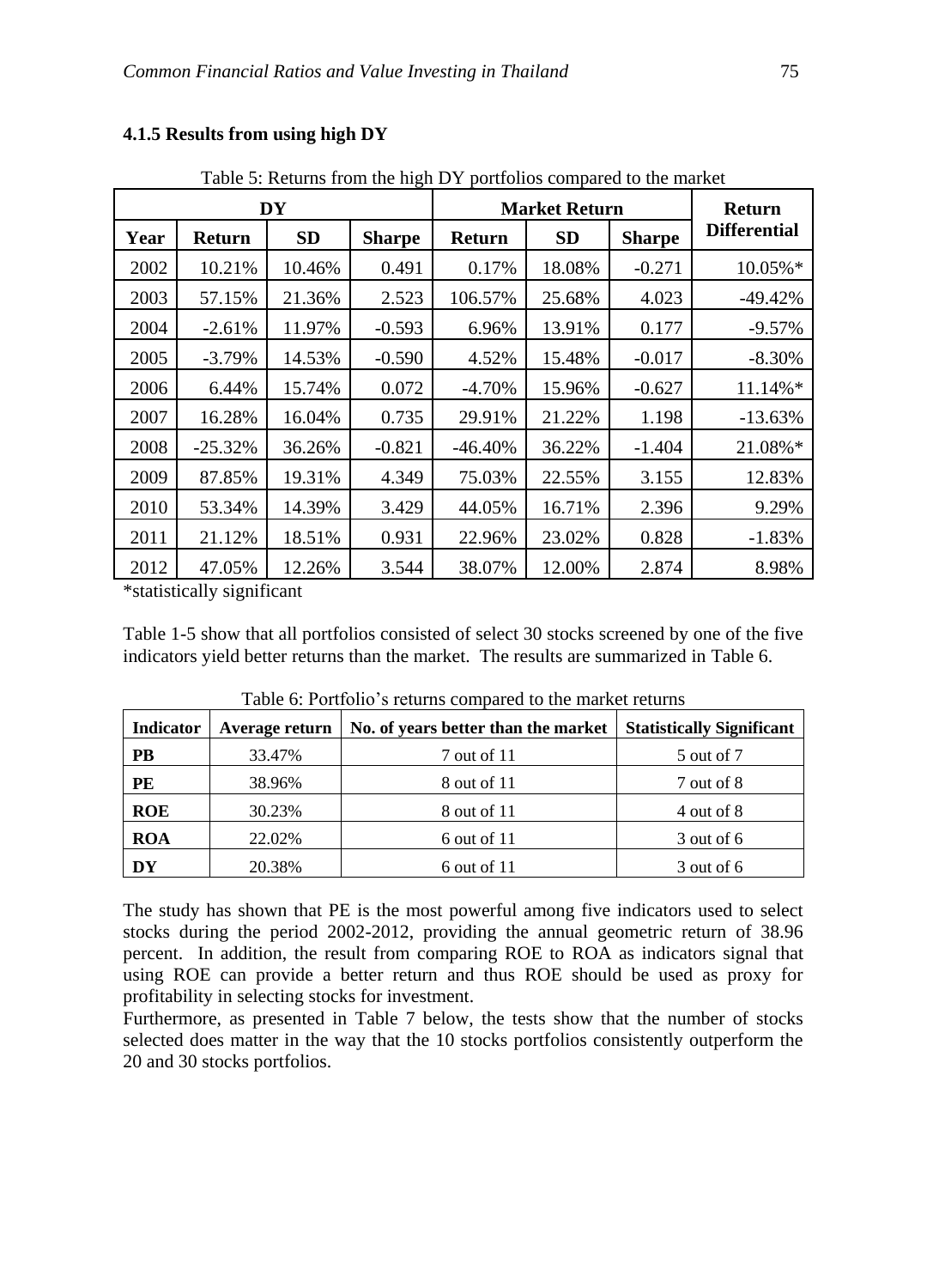| <b>Indicator</b> | 10 stocks | 20 stocks | 30 stocks |
|------------------|-----------|-----------|-----------|
| <b>PB</b>        | 37.86%    | 36.71%    | 33.47%    |
| <b>PE</b>        | 47.04%    | 41.12%    | 38.96%    |
| <b>ROE</b>       | 36.03%    | 31.72%    | 30.23%    |
| <b>ROA</b>       | 15.41%    | 19.14%    | 22.02%    |
| DY               | 16.88%    | 18.47%    | 20.38%    |

Table 7: Average returns of portfolios with 10, 20, and 30 selected stocks

# **4.2 Select 30 stocks using two ratios as stated in 3.2**

#### **4.2.1 Results from using low PB+low PE**

Table 8: Returns from the low PB+low PE portfolios compared to the market

|      |            | PB-PE     |               |               | <b>Market Return</b> |               | Return              |
|------|------------|-----------|---------------|---------------|----------------------|---------------|---------------------|
| Year | Return     | <b>SD</b> | <b>Sharpe</b> | <b>Return</b> | <b>SD</b>            | <b>Sharpe</b> | <b>Differential</b> |
| 2002 | 70.20%     | 21.91%    | 2.972         | 0.17%         | 18.08%               | $-0.271$      | 70.04%*             |
| 2003 | 113.34%    | 24.50%    | 4.492         | 106.57%       | 25.68%               | 4.023         | 6.77%               |
| 2004 | 3.14%      | 11.74%    | $-0.115$      | 6.96%         | 13.91%               | 0.177         | $-3.82%$            |
| 2005 | 0.41%      | 11.72%    | $-0.373$      | 4.52%         | 15.48%               | $-0.017$      | $-4.10%$            |
| 2006 | 10.98%     | 16.89%    | 0.336         | $-4.70\%$     | 15.96%               | $-0.627$      | 15.68%*             |
| 2007 | 4.51%      | 12.47%    | 0.002         | 29.91%        | 21.22%               | 1.198         | $-25.40%$           |
| 2008 | $-29.91\%$ | 30.26%    | $-1.136$      | $-46.40\%$    | 36.22%               | $-1.404$      | 16.49%*             |
| 2009 | 142.29%    | 26.18%    | 5.286         | 75.03%        | 22.55%               | 3.155         | $67.26\%*$          |
| 2010 | 43.24%     | 23.80%    | 1.648         | 44.05%        | 16.71%               | 2.396         | $-0.81%$            |
| 2011 | 61.39%     | 22.26%    | 2.582         | 22.96%        | 23.02%               | 0.828         | 38.43%              |
| 2012 | 50.22%     | 17.07%    | 2.732         | 38.07%        | 12.00%               | 2.874         | 12.16%              |

\*statistically significant

### **4.2.2 Results from using PB+ROE**

Table 9: Returns from the low PB+high ROE portfolios compared to the market

|      |               | PB-ROE    |               |            | <b>Market Return</b> |               | <b>Return</b>       |
|------|---------------|-----------|---------------|------------|----------------------|---------------|---------------------|
| Year | <b>Return</b> | <b>SD</b> | <b>Sharpe</b> | Return     | <b>SD</b>            | <b>Sharpe</b> | <b>Differential</b> |
| 2002 | 69.40%        | 21.13%    | 3.045         | 0.17%      | 18.08%               | $-0.271$      | 69.24%*             |
| 2003 | 127.20%       | 22.64%    | 5.473         | 106.57%    | 25.68%               | 4.023         | 20.63%              |
| 2004 | $-11.78%$     | 13.52%    | $-1.204$      | 6.96%      | 13.91%               | 0.177         | $-18.74%$           |
| 2005 | $-2.87\%$     | 13.41%    | $-0.571$      | 4.52%      | 15.48%               | $-0.017$      | $-7.39\%$           |
| 2006 | 7.95%         | 19.93%    | 0.133         | $-4.70%$   | 15.96%               | $-0.627$      | 12.65%*             |
| 2007 | 20.29%        | 15.89%    | 0.995         | 29.91%     | 21.22%               | 1.198         | $-9.62%$            |
| 2008 | $-30.76%$     | 33.10%    | $-1.064$      | $-46.40\%$ | 36.22%               | $-1.404$      | 15.64%*             |
| 2009 | 116.73%       | 26.05%    | 4.332         | 75.03%     | 22.55%               | 3.155         | 41.70%*             |
| 2010 | 61.28%        | 18.86%    | 3.036         | 44.05%     | 16.71%               | 2.396         | 17.22%              |
| 2011 | 51.42%        | 22.86%    | 2.079         | 22.96%     | 23.02%               | 0.828         | 28.46%              |
| 2012 | 44.21%        | 14.26%    | 2.848         | 38.07%     | 12.00%               | 2.874         | 6.14%               |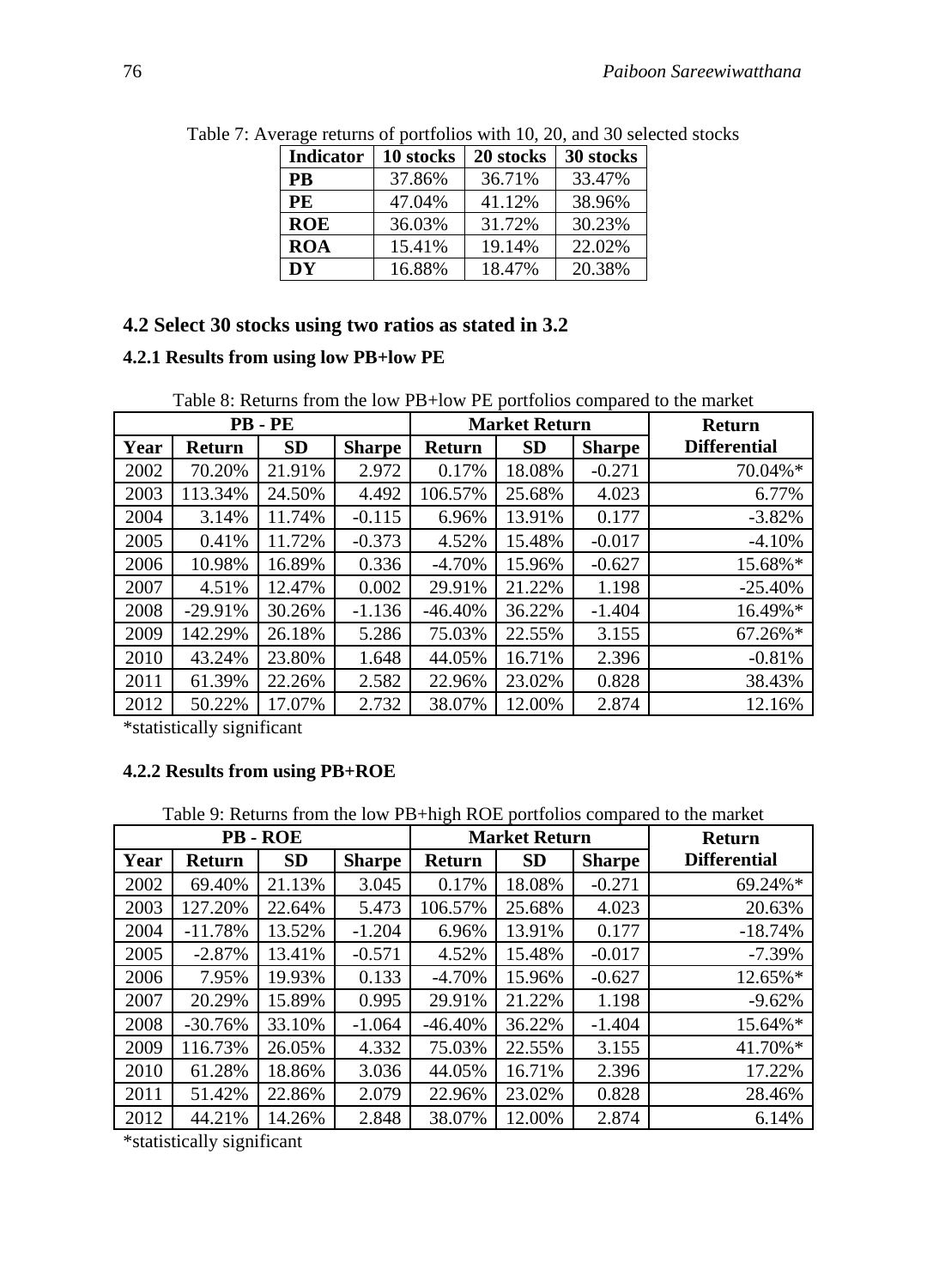|      | rable TV. Returns from the low $PB+ny$ portions compared to the market |           |               |               |                      |               |                     |
|------|------------------------------------------------------------------------|-----------|---------------|---------------|----------------------|---------------|---------------------|
|      |                                                                        | PB-DY     |               |               | <b>Market Return</b> |               | <b>Return</b>       |
| Year | Return                                                                 | <b>SD</b> | <b>Sharpe</b> | <b>Return</b> | <b>SD</b>            | <b>Sharpe</b> | <b>Differential</b> |
| 2002 | 36.69%                                                                 | 12.32%    | 2.566         | 0.17%         | 18.08%               | $-0.271$      | 36.52%*             |
| 2003 | 59.37%                                                                 | 17.02%    | 3.298         | 106.57%       | 25.68%               | 4.023         | $-47.20%$           |
| 2004 | 4.95%                                                                  | 11.99%    | 0.038         | 6.96%         | 13.91%               | 0.177         | $-2.01%$            |
| 2005 | $-8.14%$                                                               | 14.61%    | $-0.885$      | 4.52%         | 15.48%               | $-0.017$      | $-12.66%$           |
| 2006 | 11.03%                                                                 | 14.28%    | 0.401         | $-4.70%$      | 15.96%               | $-0.627$      | 15.73%*             |
| 2007 | 11.75%                                                                 | 14.05%    | 0.517         | 29.91%        | 21.22%               | 1.198         | $-18.15%$           |
| 2008 | $-21.62%$                                                              | 31.84%    | $-0.819$      | $-46.40%$     | 36.22%               | $-1.404$      | 24.78%*             |
| 2009 | 115.79%                                                                | 23.53%    | 4.756         | 75.03%        | 22.55%               | 3.155         | 40.76%*             |
| 2010 | 39.26%                                                                 | 13.65%    | 2.582         | 44.05%        | 16.71%               | 2.396         | $-4.79%$            |
| 2011 | 13.54%                                                                 | 17.71%    | 0.544         | 22.96%        | 23.02%               | 0.828         | $-9.42%$            |
| 2012 | 63.65%                                                                 | 15.34%    | 3.915         | 38.07%        | 12.00%               | 2.874         | 25.59%*             |

### **4.2.3 Results from using PB+DY**

Table 10: Returns from the low PB+high DY portfolios compared to the market

\*statistically significant

### **4.2.4 Results from using PE+ROE**

|      |               | PE-ROE    |               |               | <b>Market Return</b> |               | <b>Return</b>       |
|------|---------------|-----------|---------------|---------------|----------------------|---------------|---------------------|
| Year | <b>Return</b> | <b>SD</b> | <b>Sharpe</b> | <b>Return</b> | <b>SD</b>            | <b>Sharpe</b> | <b>Differential</b> |
| 2002 | 45.64%        | 18.12%    | 2.239         | 0.17%         | 18.08%               | $-0.271$      | 45.47%*             |
| 2003 | 200.41%       | 25.88%    | 7.619         | 106.57%       | 25.68%               | 4.023         | 93.84%*             |
| 2004 | $-10.19%$     | 20.24%    | $-0.726$      | 6.96%         | 13.91%               | 0.177         | $-17.15%$           |
| 2005 | $-1.29%$      | 15.23%    | $-0.399$      | 4.52%         | 15.48%               | $-0.017$      | $-5.81\%$           |
| 2006 | 15.65%        | 16.57%    | 0.624         | $-4.70%$      | 15.96%               | $-0.627$      | $20.35\%*$          |
| 2007 | 23.70%        | 18.88%    | 1.018         | 29.91%        | 21.22%               | 1.198         | $-6.21%$            |
| 2008 | $-35.36%$     | 36.54%    | $-1.090$      | $-46.40\%$    | 36.22%               | $-1.404$      | 11.04%*             |
| 2009 | 98.13%        | 21.43%    | 4.399         | 75.03%        | 22.55%               | 3.155         | $23.11\%*$          |
| 2010 | 84.27%        | 19.62%    | 4.091         | 44.05%        | 16.71%               | 2.396         | 40.22%*             |
| 2011 | 3.11%         | 27.30%    | $-0.029$      | 22.96%        | 23.02%               | 0.828         | $-19.85%$           |
| 2012 | 46.33%        | 11.31%    | 3.780         | 38.07%        | 12.00%               | 2.874         | 8.27%               |

Table 11: Returns from the low PE+high ROE portfolios compared to the market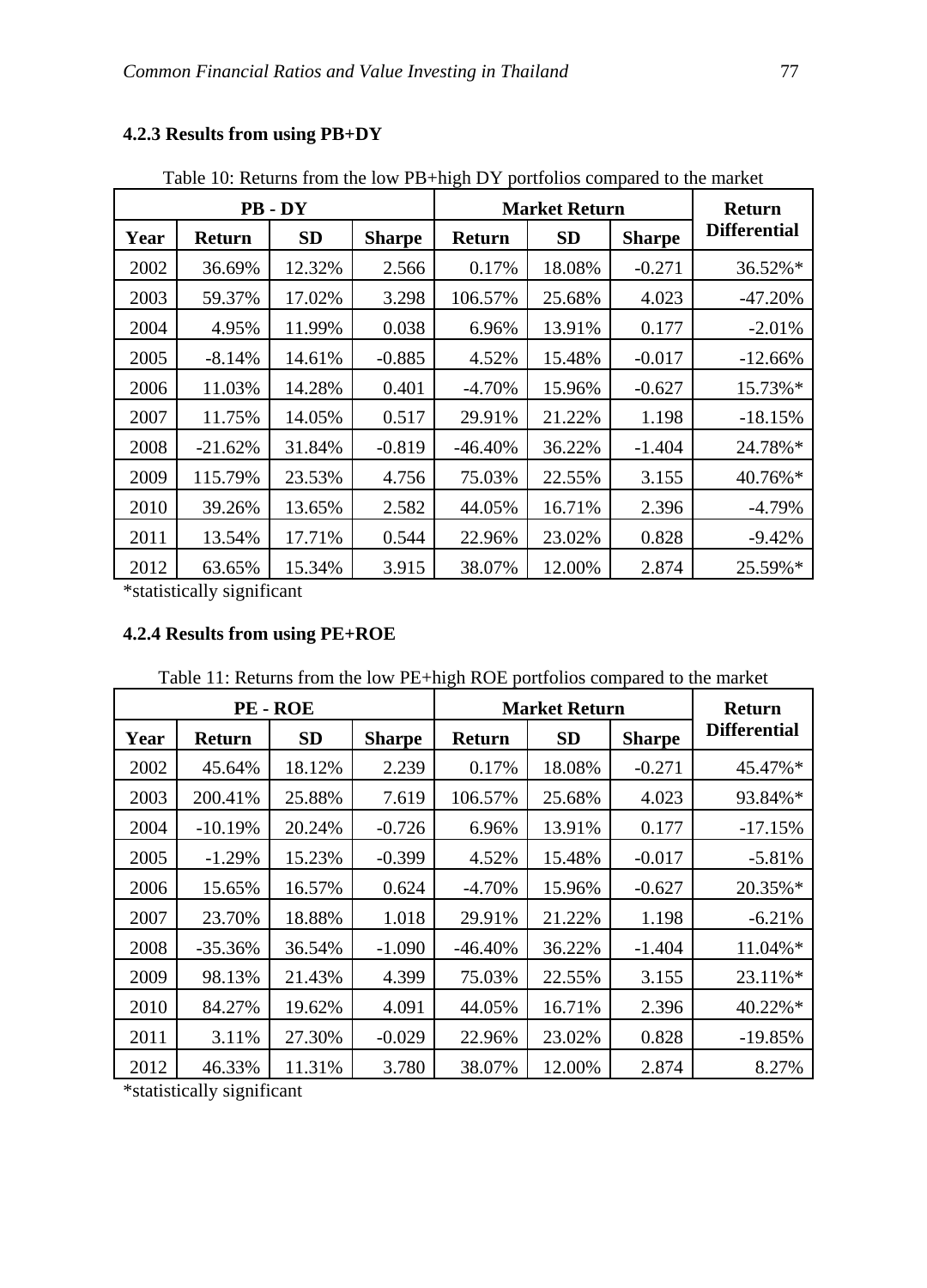|      | Table 12. Ketams from the fow TETHIGH DT portfolios compared to the market |           |               |                      |           |               |                     |  |  |  |  |
|------|----------------------------------------------------------------------------|-----------|---------------|----------------------|-----------|---------------|---------------------|--|--|--|--|
|      |                                                                            | PE-DY     |               | <b>Market Return</b> |           | Return        |                     |  |  |  |  |
| Year | Return                                                                     | <b>SD</b> | <b>Sharpe</b> | Return               | <b>SD</b> | <b>Sharpe</b> | <b>Differential</b> |  |  |  |  |
| 2002 | 25.86%                                                                     | 12.22%    | 1.702         | 0.17%                | 18.08%    | $-0.271$      | 25.70%*             |  |  |  |  |
| 2003 | 71.41%                                                                     | 17.39%    | 3.919         | 106.57%              | 25.68%    | 4.023         | $-35.16%$           |  |  |  |  |
| 2004 | 1.95%                                                                      | 10.32%    | $-0.247$      | 6.96%                | 13.91%    | 0.177         | $-5.01%$            |  |  |  |  |
| 2005 | $-7.06%$                                                                   | 11.73%    | $-1.009$      | 4.52%                | 15.48%    | $-0.017$      | $-11.57%$           |  |  |  |  |
| 2006 | 16.48%                                                                     | 14.52%    | 0.770         | $-4.70%$             | 15.96%    | $-0.627$      | 21.18%*             |  |  |  |  |
| 2007 | 19.11%                                                                     | 15.50%    | 0.943         | 29.91%               | 21.22%    | 1.198         | $-10.79%$           |  |  |  |  |
| 2008 | $-20.35%$                                                                  | 33.03%    | $-0.751$      | $-46.40%$            | 36.22%    | $-1.404$      | 26.05%*             |  |  |  |  |
| 2009 | 115.13%                                                                    | 23.97%    | 4.641         | 75.03%               | 22.55%    | 3.155         | 40.11%*             |  |  |  |  |
| 2010 | 52.04%                                                                     | 16.30%    | 2.947         | 44.05%               | 16.71%    | 2.396         | 7.99%               |  |  |  |  |
| 2011 | 12.74%                                                                     | 20.89%    | 0.423         | 22.96%               | 23.02%    | 0.828         | $-10.22%$           |  |  |  |  |
| 2012 | 57.77%                                                                     | 12.97%    | 4.179         | 38.07%               | 12.00%    | 2.874         | 19.71%*             |  |  |  |  |

### **4.2.5 Results from using PE+DY**

Table 12: Returns from the low PE+high DY portfolios compared to the market

\*statistically significant

### **4.2.6 Results from using ROE+DY**

| <b>ROE - DY</b> |               |           |               | <b>Market Return</b> |           |               | <b>Return</b>       |
|-----------------|---------------|-----------|---------------|----------------------|-----------|---------------|---------------------|
| Year            | <b>Return</b> | <b>SD</b> | <b>Sharpe</b> | <b>Return</b>        | <b>SD</b> | <b>Sharpe</b> | <b>Differential</b> |
| 2002            | 19.31%        | 10.26%    | 1.388         | 0.17%                | 18.08%    | $-0.271$      | 19.14%*             |
| 2003            | 62.46%        | 14.26%    | 4.151         | 106.57%              | 25.68%    | 4.023         | -44.11%             |
| 2004            | $-3.32\%$     | 12.97%    | $-0.602$      | 6.96%                | 13.91%    | 0.177         | $-10.28%$           |
| 2005            | 2.53%         | 14.08%    | $-0.160$      | 4.52%                | 15.48%    | $-0.017$      | $-1.99\%$           |
| 2006            | 6.74%         | 11.39%    | 0.126         | $-4.70%$             | 15.96%    | $-0.627$      | 11.44%*             |
| 2007            | 23.08%        | 15.85%    | 1.173         | 29.91%               | 21.22%    | 1.198         | $-6.83%$            |
| 2008            | $-26.99%$     | 36.73%    | $-0.856$      | $-46.40%$            | 36.22%    | $-1.404$      | 19.41%*             |
| 2009            | 107.00%       | 19.90%    | 5.182         | 75.03%               | 22.55%    | 3.155         | 31.97%*             |
| 2010            | 53.25%        | 14.15%    | 3.479         | 44.05%               | 16.71%    | 2.396         | 9.19%               |
| 2011            | 22.92%        | 18.20%    | 1.046         | 22.96%               | 23.02%    | 0.828         | $-0.04%$            |
| 2012            | 45.82%        | 10.91%    | 3.871         | 38.07%               | 12.00%    | 2.874         | 7.76%               |

Table 13: Returns from the high ROE+high DY portfolios compared to the market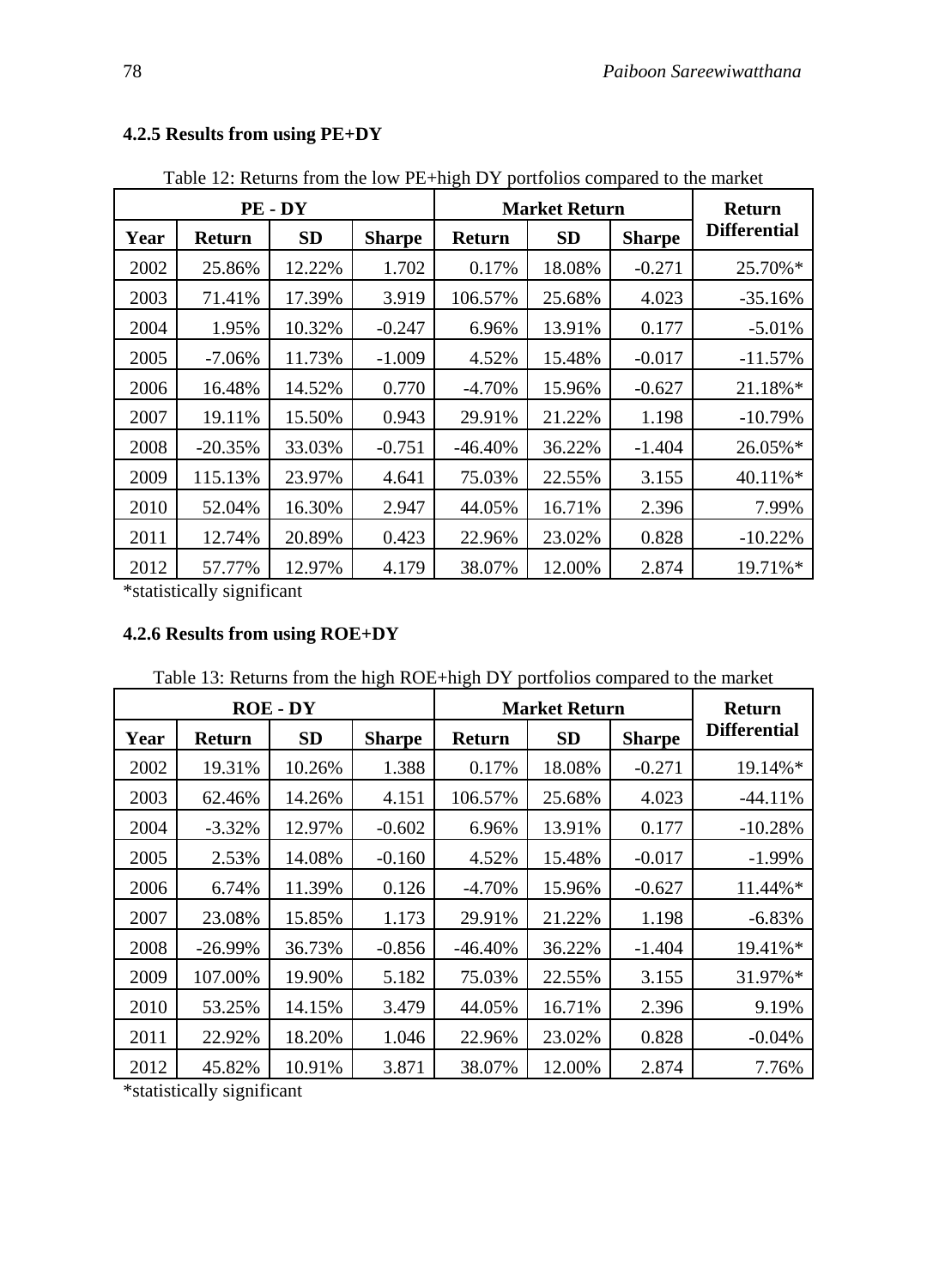Table 8-13 demonstrate that portfolios of 30 selected stocks, using the combined rankings of two indicators yield better returns than the market returns over the period of 2002- 2012. As shown in Table 14 below, the best performance is from using PB+PE, yielding 34.34% per year.

| <b>Indicato</b><br>r | Average<br>return | No. of years better than the<br>market | <b>Statistically</b><br><b>Significant</b> |
|----------------------|-------------------|----------------------------------------|--------------------------------------------|
| $PB+PE$              | 34.34%            | 7 out of 11                            | 4 out of 7                                 |
| $PB+RO$              |                   |                                        |                                            |
| E                    | 32.79%            | 8 out of 11                            | 4 out of 8                                 |
| $PB+DY$              | 24.77%            | 5 out of 11                            | 5 out of 5                                 |
| $PE+RO$              |                   |                                        |                                            |
| E                    | 31.16%            | 7 out of 11                            | 6 out of 7                                 |
| $PE+DY$              | 26.39%            | 6 out of 11                            | $5$ out of 6                               |
| $ROE+D$              |                   |                                        |                                            |
| Y                    | 23.81%            | 6 out of 11                            | 4 out of 6                                 |

Table 14: Summary of portfolio returns

#### **4.3 Select 30 Stocks using Three Ratios as Suggested in 3.3**

#### **4.3.1 Results from using PB+PE+ROE**

Table 15: Returns from the PB+PE+ROE portfolios compared to the market

| <b>PB - PE - ROE</b> |           |           | <b>Market Return</b> |           |           | <b>Return</b> |                     |
|----------------------|-----------|-----------|----------------------|-----------|-----------|---------------|---------------------|
| Year                 | Return    | <b>SD</b> | <b>Sharpe</b>        | Return    | <b>SD</b> | <b>Sharpe</b> | <b>Differential</b> |
| 2002                 | 66.27%    | 17.60%    | 3.478                | 0.17%     | 18.08%    | $-0.271$      | 66.11%*             |
| 2003                 | 127.50%   | 22.88%    | 5.430                | 106.57%   | 25.68%    | 4.023         | 20.93%              |
| 2004                 | $-9.76\%$ | 11.51%    | $-1.239$             | 6.96%     | 13.91%    | 0.177         | $-16.72\%$          |
| 2005                 | 0.77%     | 13.49%    | $-0.298$             | 4.52%     | 15.48%    | $-0.017$      | $-3.75%$            |
| 2006                 | 9.82%     | 18.31%    | 0.247                | $-4.70\%$ | 15.96%    | $-0.627$      | 14.52%*             |
| 2007                 | 18.75%    | 15.38%    | 0.927                | 29.91%    | 21.22%    | 1.198         | $-11.16%$           |
| 2008                 | $-35.42%$ | 31.90%    | $-1.250$             | -46.40%   | 36.22%    | $-1.404$      | 10.98%*             |
| 2009                 | 116.73%   | 26.05%    | 4.332                | 75.03%    | 22.55%    | 3.155         | $41.70\%*$          |
| 2010                 | 67.62%    | 19.21%    | 3.311                | 44.05%    | 16.71%    | 2.396         | 23.57%*             |
| 2011                 | 50.29%    | 23.02%    | 2.016                | 22.96%    | 23.02%    | 0.828         | 27.33%              |
| 2012                 | 48.19%    | 13.43%    | 3.322                | 38.07%    | 12.00%    | 2.874         | 10.12%              |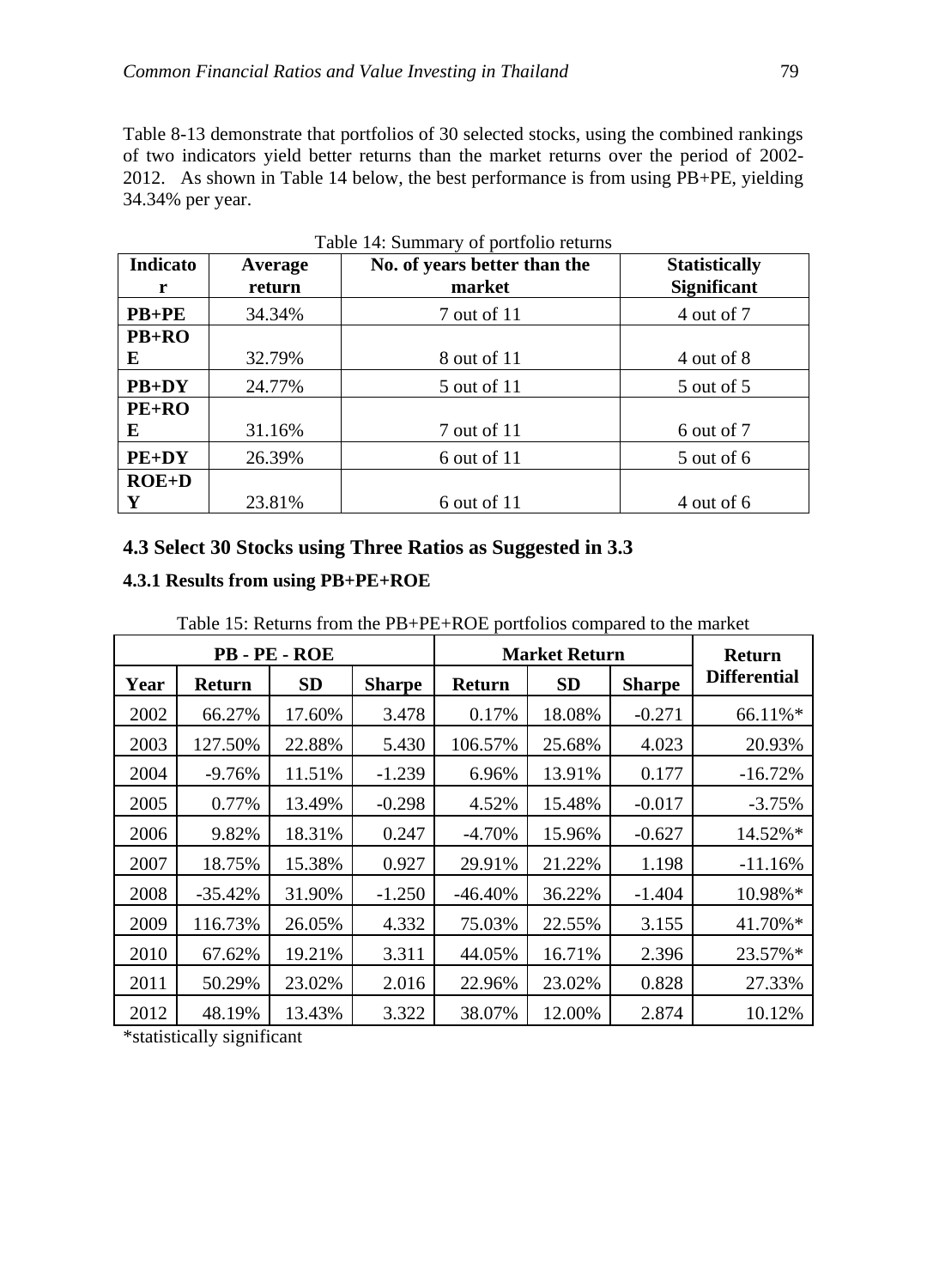| Twie To. Kealing from the TD TROL D T portfolios compared to the market |           |           |               |                      |           |               |                     |
|-------------------------------------------------------------------------|-----------|-----------|---------------|----------------------|-----------|---------------|---------------------|
|                                                                         |           | PB-ROE-DY |               | <b>Market Return</b> |           |               | <b>Return</b>       |
| Year                                                                    | Return    | <b>SD</b> | <b>Sharpe</b> | <b>Return</b>        | <b>SD</b> | <b>Sharpe</b> | <b>Differential</b> |
| 2002                                                                    | 28.92%    | 9.44%     | 2.526         | 0.17%                | 18.08%    | $-0.271$      | 28.75%*             |
| 2003                                                                    | 60.90%    | 16.50%    | 3.493         | 106.57%              | 25.68%    | 4.023         | $-45.67\%$          |
| 2004                                                                    | 2.95%     | 10.15%    | $-0.152$      | 6.96%                | 13.91%    | 0.177         | $-4.01%$            |
| 2005                                                                    | $-1.71%$  | 11.73%    | $-0.554$      | 4.52%                | 15.48%    | $-0.017$      | $-6.23%$            |
| 2006                                                                    | 16.15%    | 12.27%    | 0.883         | $-4.70%$             | 15.96%    | $-0.627$      | 20.84%*             |
| 2007                                                                    | 19.63%    | 16.43%    | 0.921         | 29.91%               | 21.22%    | 1.198         | $-10.28%$           |
| 2008                                                                    | $-18.79%$ | 33.08%    | $-0.703$      | $-46.40%$            | 36.22%    | $-1.404$      | 27.61%*             |
| 2009                                                                    | 121.80%   | 25.07%    | 4.704         | 75.03%               | 22.55%    | 3.155         | 46.78%*             |
| 2010                                                                    | 60.71%    | 16.08%    | 3.526         | 44.05%               | 16.71%    | 2.396         | 16.65%              |
| 2011                                                                    | 14.50%    | 20.11%    | 0.527         | 22.96%               | 23.02%    | 0.828         | $-8.46\%$           |
| 2012                                                                    | 63.50%    | 15.69%    | 3.819         | 38.07%               | 12.00%    | 2.874         | 25.43%*             |

### **4.3.2 Results from using PB+ROE+DY**

Table 16: Returns from the PB+ROE+DY portfolios compared to the market

\*statistically significant

### **4.3.3 Results from using PB+PE+DY**

| PB - PE - DY |               |           |               | <b>Market Return</b> |           |               | <b>Return</b>       |
|--------------|---------------|-----------|---------------|----------------------|-----------|---------------|---------------------|
| Year         | <b>Return</b> | <b>SD</b> | <b>Sharpe</b> | <b>Return</b>        | <b>SD</b> | <b>Sharpe</b> | <b>Differential</b> |
| 2002         | 34.30%        | 9.78%     | 2.989         | 0.17%                | 18.08%    | $-0.271$      | $34.14\%*$          |
| 2003         | 53.61%        | 16.52%    | 3.049         | 106.57%              | 25.68%    | 4.023         | -52.96%             |
| 2004         | 6.74%         | 10.49%    | 0.214         | 6.96%                | 13.91%    | 0.177         | $-0.22\%$           |
| 2005         | $-2.96%$      | 11.77%    | $-0.658$      | 4.52%                | 15.48%    | $-0.017$      | $-7.47%$            |
| 2006         | 14.13%        | 12.68%    | 0.696         | $-4.70%$             | 15.96%    | $-0.627$      | 18.83%*             |
| 2007         | 17.79%        | 11.96%    | 1.112         | 29.91%               | 21.22%    | 1.198         | $-12.12%$           |
| 2008         | $-23.00\%$    | 31.42%    | $-0.874$      | $-46.40\%$           | 36.22%    | $-1.404$      | 23.40%*             |
| 2009         | 111.32%       | 24.23%    | 4.433         | 75.03%               | 22.55%    | 3.155         | $36.29\%*$          |
| 2010         | 45.57%        | 13.97%    | 2.976         | 44.05%               | 16.71%    | 2.396         | 1.52%               |
| 2011         | 15.99%        | 17.78%    | 0.680         | 22.96%               | 23.02%    | 0.828         | $-6.97\%$           |
| 2012         | 65.98%        | 15.40%    | 4.051         | 38.07%               | 12.00%    | 2.874         | $27.92\%*$          |

Table 17: Returns from the PB+PE+DY portfolios compared to the market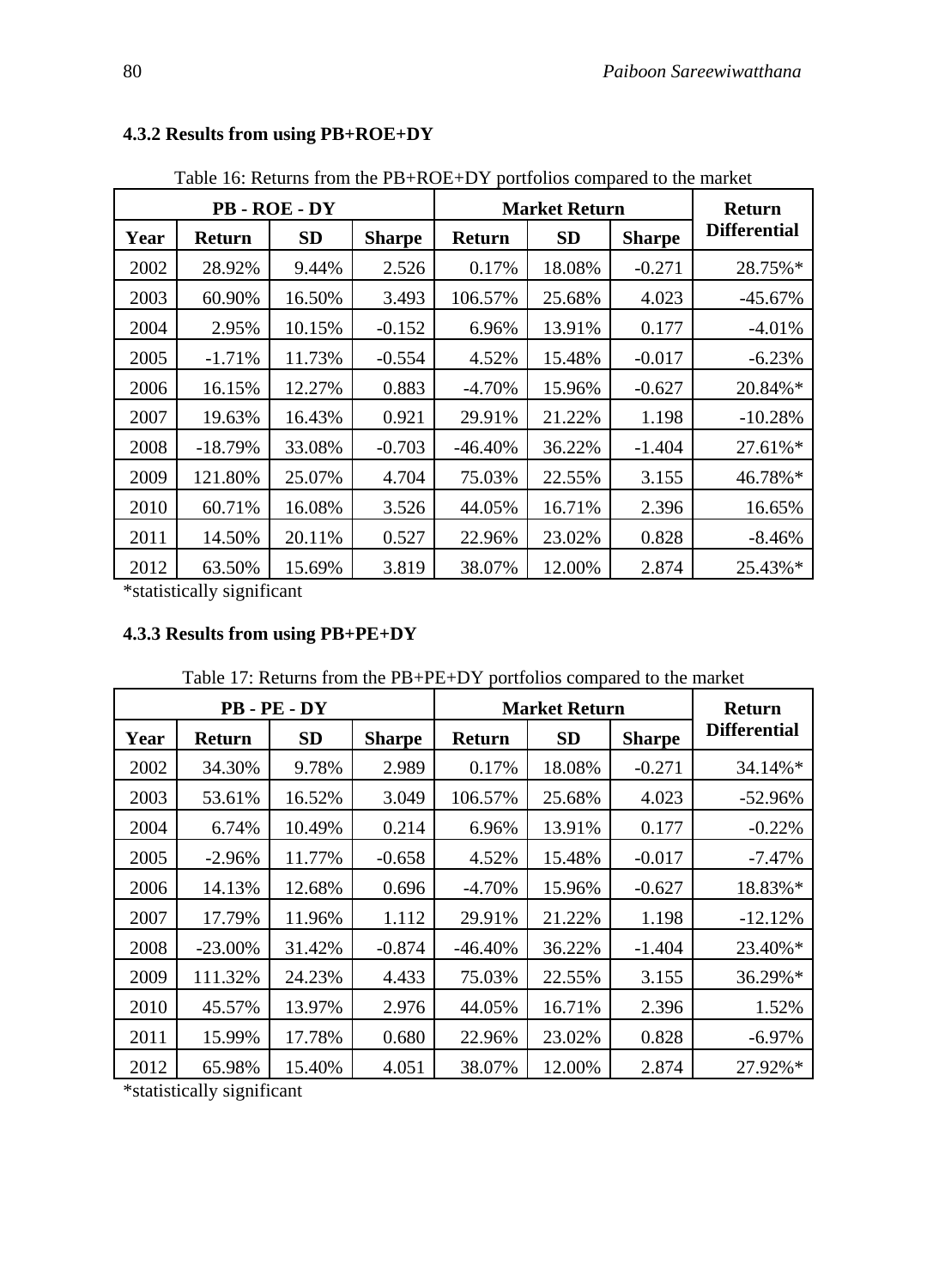| Two To. Returns from the $1 + 1 + 1 = 1$ portfollow compared to the matrice |            |           |               |                      |           |               |                     |
|-----------------------------------------------------------------------------|------------|-----------|---------------|----------------------|-----------|---------------|---------------------|
|                                                                             |            | PE-ROE-DY |               | <b>Market Return</b> |           |               | <b>Return</b>       |
| Year                                                                        | Return     | <b>SD</b> | <b>Sharpe</b> | <b>Return</b>        | <b>SD</b> | <b>Sharpe</b> | <b>Differential</b> |
| 2002                                                                        | 18.24%     | 10.22%    | 1.288         | 0.17%                | 18.08%    | $-0.271$      | 18.07%*             |
| 2003                                                                        | 77.89%     | 20.10%    | 3.713         | 106.57%              | 25.68%    | 4.023         | $-28.68%$           |
| 2004                                                                        | $-2.42%$   | 9.06%     | $-0.763$      | 6.96%                | 13.91%    | 0.177         | $-9.38%$            |
| 2005                                                                        | 0.25%      | 14.46%    | $-0.313$      | 4.52%                | 15.48%    | $-0.017$      | $-4.27%$            |
| 2006                                                                        | 6.78%      | 13.59%    | 0.109         | $-4.70%$             | 15.96%    | $-0.627$      | 11.48%*             |
| 2007                                                                        | 21.93%     | 16.86%    | 1.034         | 29.91%               | 21.22%    | 1.198         | $-7.98%$            |
| 2008                                                                        | $-25.00\%$ | 33.44%    | $-0.881$      | $-46.40%$            | 36.22%    | $-1.404$      | 21.41%*             |
| 2009                                                                        | 108.85%    | 23.02%    | 4.560         | 75.03%               | 22.55%    | 3.155         | 33.83%*             |
| 2010                                                                        | 53.81%     | 15.94%    | 3.124         | 44.05%               | 16.71%    | 2.396         | 9.75%               |
| 2011                                                                        | 19.56%     | 22.18%    | 0.707         | 22.96%               | 23.02%    | 0.828         | $-3.39%$            |
| 2012                                                                        | 48.87%     | 11.82%    | 3.831         | 38.07%               | 12.00%    | 2.874         | 10.81%              |

#### **4.3.4 Results from using PE+ROE+DY**

Table 18: Returns from the PE+ROE+DY portfolios compared to the market

\*statistically significant

Table 15-18 demonstrate that portfolios of 30 selected stocks, using the combined rankings of three indicators, yield better than the market returns over the period of 2002- 2012 in the Securities Exchange of Thailand. As shown in Table 19 below, the best performance is derived from using PB+PE+ROE, yielding 33.21% per year.

|                  | Average | No. of years better than the | <b>Statistically</b> |
|------------------|---------|------------------------------|----------------------|
| <b>Indicator</b> | return  | market                       | <b>Significant</b>   |
| $PB+PE+RO$       |         |                              |                      |
| E                | 33.21%  | 8 out of 11                  | 5 out of 8           |
| $PB+ROE+$        |         |                              |                      |
| DY               | 28.52%  | 6 out of 11                  | 5 out of 6           |
| $PB+PE+DY$       | 26.35%  | 6 out of 11                  | 5 out of 6           |
| $PE+ROE+$        |         |                              |                      |
| DY               | 24.85%  | 6 out of 11                  | 4 out of 6           |

Table 19: Summary of portfolio returns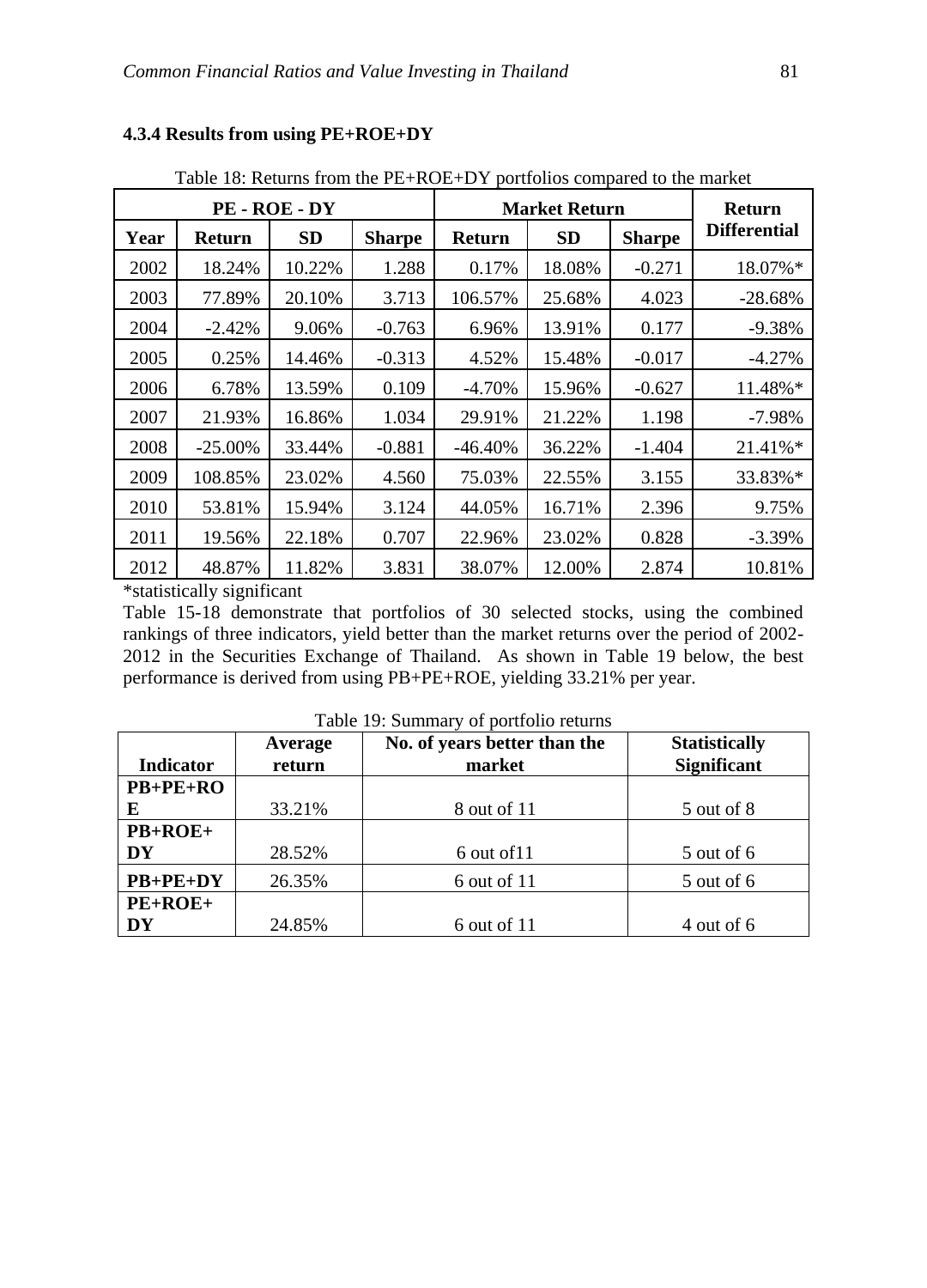|      |               | PB-PE-ROE-DY |               | <b>Market Return</b> |           |               | <b>Return</b>       |
|------|---------------|--------------|---------------|----------------------|-----------|---------------|---------------------|
| Year | <b>Return</b> | <b>SD</b>    | <b>Sharpe</b> | <b>Return</b>        | <b>SD</b> | <b>Sharpe</b> | <b>Differential</b> |
| 2002 | 25.66%        | 12.45%       | 1.654         | 0.17%                | 18.08%    | $-0.271$      | 25.49%*             |
| 2003 | 74.65%        | 16.89%       | 4.226         | 106.57%              | 25.68%    | 4.023         | $-31.92\%$          |
| 2004 | 7.18%         | 8.43%        | 0.318         | 6.96%                | 13.91%    | 0.177         | 0.22%               |
| 2005 | $-7.03\%$     | 12.38%       | $-0.955$      | 4.52%                | 15.48%    | $-0.017$      | $-11.55\%$          |
| 2006 | 16.17%        | 14.20%       | 0.765         | $-4.70%$             | 15.96%    | $-0.627$      | $20.87\%*$          |
| 2007 | 20.30%        | 16.44%       | 0.961         | 29.91%               | 21.22%    | 1.198         | $-9.61\%$           |
| 2008 | $-21.18%$     | 31.92%       | $-0.803$      | $-46.40\%$           | 36.22%    | $-1.404$      | $25.23\%*$          |
| 2009 | 125.33%       | 25.21%       | 4.818         | 75.03%               | 22.55%    | 3.155         | 50.31%*             |
| 2010 | 63.30%        | 17.43%       | 3.401         | 44.05%               | 16.71%    | 2.396         | 19.25%              |
| 2011 | 13.65%        | 20.16%       | 0.484         | 22.96%               | 23.02%    | 0.828         | $-9.31\%$           |
| 2012 | 55.84%        | 13.01%       | 4.017         | 38.07%               | 12.00%    | 2.874         | 17.77%*             |

# **4.4 Select Stocks using Four Indicators as Suggested in 3.4**

Table 20: Returns from the PB+PE+ROE+DY portfolios compared to the market

\*statistically significant

Table 21: Summary of portfolio returns

| <b>Indicator</b> | Average<br>return | No. of years better than the<br>market | <b>Statistically</b><br><b>Significant</b> |
|------------------|-------------------|----------------------------------------|--------------------------------------------|
| $PB+PE+ROE+$     |                   |                                        |                                            |
| DY               | 28.44%            | 7 out of 11                            | 5 out of 7                                 |

# **4.5**

This study has performed tests to evaluate the effects of the reduction in the number of stocks invested in as suggested in 3.5. As in Table 22, the results from using multiple indicators reveal that for two and three indicators, returns increase when the number of stocks decline. However, it is not the case for four indicators.

| 1 acre <i>22</i> , camma , or the cest cortrollo retains |           |           |           |  |  |  |  |  |
|----------------------------------------------------------|-----------|-----------|-----------|--|--|--|--|--|
| <b>Indicator</b>                                         | 10 stocks | 20 stocks | 30 stocks |  |  |  |  |  |
| $PR + PE$                                                | 40.51%    | 40.39%    | 34.34%    |  |  |  |  |  |
| $PB+PE+ROE$                                              | 37.75%    | 35.56%    | 33.21%    |  |  |  |  |  |
| $PB+PE+ROE+DY$                                           | 24.63%    | 28.71%    | 28.44%    |  |  |  |  |  |

Table 22: Summary of the best portfolio returns

All in all, the evidences from this study lead to a conclusion that financial ratios such as PB, PE, ROE, DY commonly used to signal margin of safety for value investment, can be utilized to select stocks for investment. Portfolios with low PE stocks, low PB+low PE stocks, and low PB+low PE+ high ROE stocks are the best among the tested portfolios.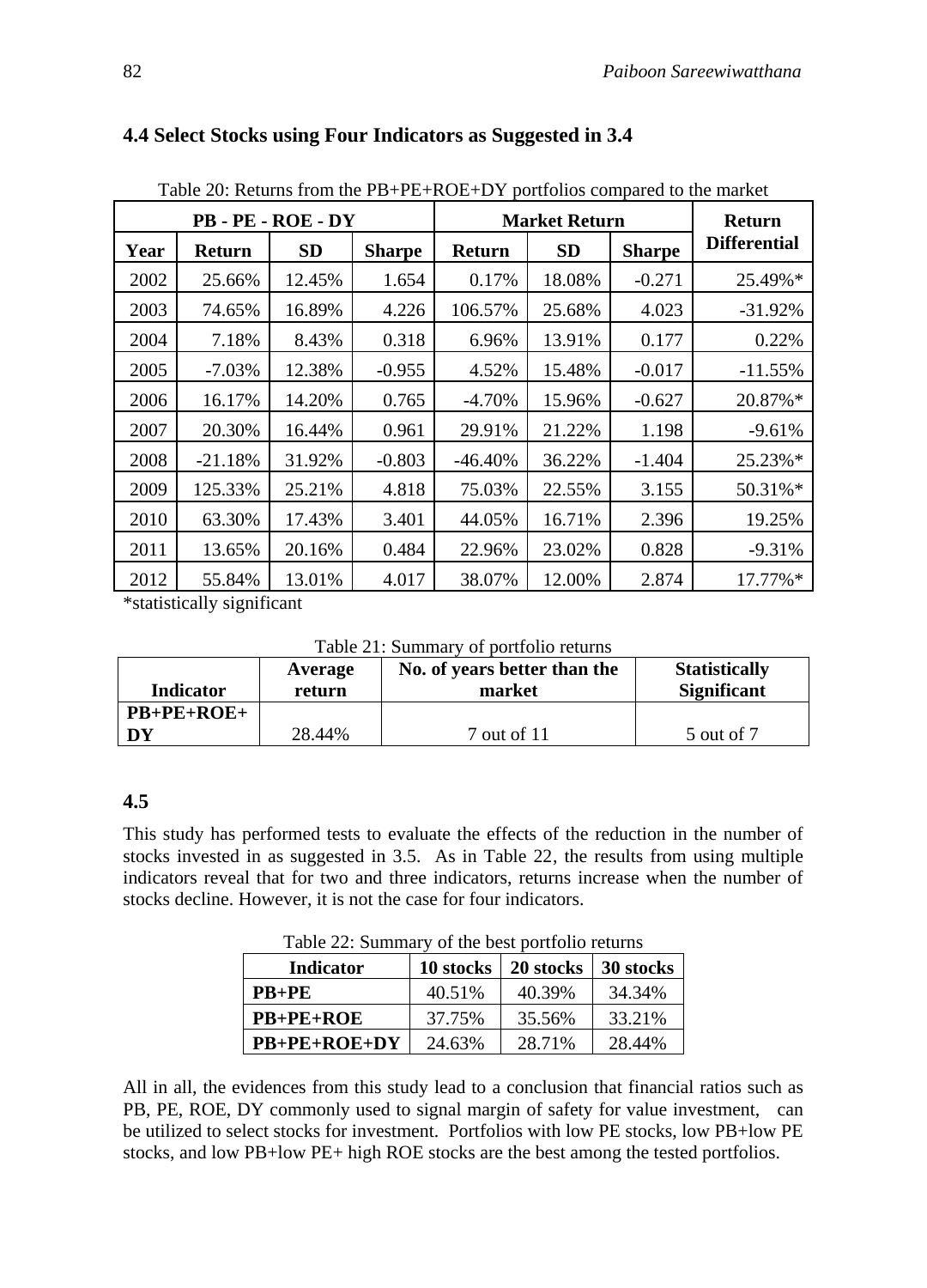### **5 Conclusions and Implications**

This study has tested the stock selection concept of Value Investing. Using financial ratios derived from company annual reports in the Securities Exchange of Thailand, five ratios price to earnings per share, price to book value, return on equity, return on assets, and dividend yield were used as indicators to screen stocks for investment during 2002- 2012.The results show that portfolio of 30 low PE stocks yield the highest return,

Utilizing the modified Greenblatt's Magic Formula method, when sets of two, three and four indicators screening rules were used, the results indicate that all portfolios consistently outperform the average market during the period 2002-2012.Using two and three indicators respectively, the portfolios with low PE+ low PB stocks and with low PE+lowPB+high ROE stocks yield the highest returns for investments Portfolio with low PE+ low PB+highROE+highDY stocks yield the same result. However, the risk-return tradeoff is somewhat inconclusive.

This study also found that, when the number of stocks decreases, from 30 to 20 and then to 10 stocks, the tested portfolios yield higher returns, with the exception of using four indicators. The highest returns are from 10 stocks. At the same time, when the number of stocks declines, the risks evidently increase.

Thus, the results of this study show that the concept of value investing by selecting stocks using common financial ratios could be used in the Thai stock market.

Nonetheless, this study encounters some limitations. Firstly, the data used are limited because of the small and thin characteristics of the Thai stock market. In addition, the time period covered in the study is rather short. This research would provide better results if a longer period of time could be tested. Secondly, the financial ratios used in this study are limited to five easily accessed ratios. The use of other ratios might yield different results. Thirdly, this study's results are based on annual portfolio adjustment while different time intervals could yield different results.

Thus, recommendations for further studies are as follows. Firstly, more sophisticated financial ratios can be used to further test the conclusion observed in this study. Such ratios may not be easily obtained and commonly used compared to the ones in this study, but may yield better returns. Secondly, the time interval to adjust the portfolios can be modified. Since, there are quarterly financial reports, quarterly and semi-annually adjustments can be studied to see that shorter holding periods could lead to better portfolio performance.

In conclusion, despite the limitations, the empirical results found in this study imply that the Thai stock market is inefficient, so that abnormal returns could be obtained by using such basic screening rules as used in this study. Individual and institutional long term investors might adopt this stock-selecting approach for their effective investments.

**ACKNOWLEDGEMENTS**: The author would like to thank Phasin Wanidwaranan, Niparporn Thampatpong, and Pitsinee Sareewiwatthana for their support in collecting data, testing the hypotheses, and editing the paper.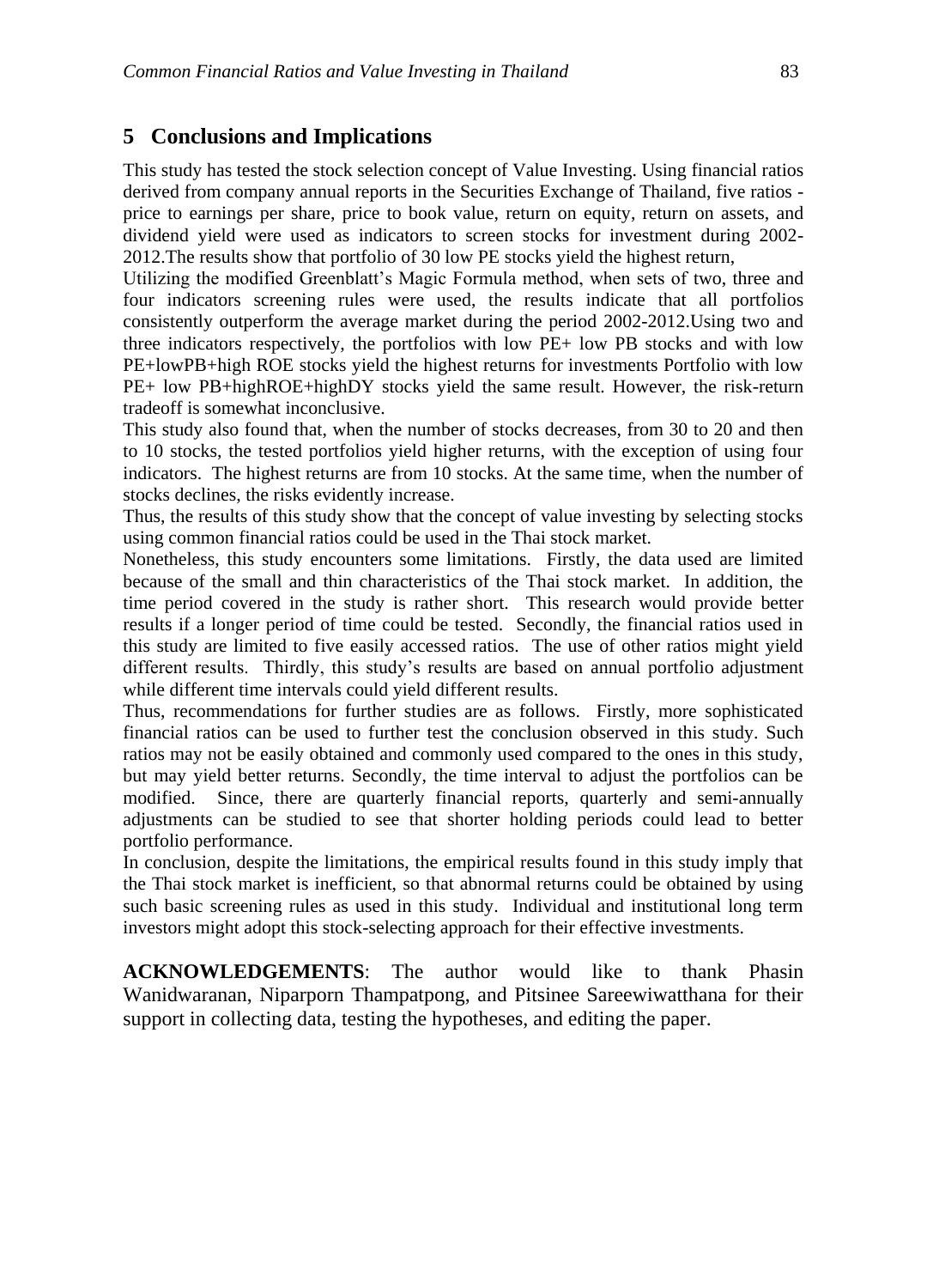#### **References**

- [1] B. Graham, B and D. Dodd, "Security Analysis," Whittlesey House, New York, 1934.
- [2] S. Basu, "Investment performance of common stocks in relation to their Price-Earnings ratios: a test of the efficient market hypothesis," Journal of Finance, **32**(3), 1977, pp. 663-682.
- [3] H. Oppenheimer, "A test of Ben Graham's stock selection criteria," Financial Analysts Journal, **40**(5), 1984, pp. 27-36.
- [4] L.K. Chan and J. Lakonishok, "Value and growth investing: review and update," Financial Analysts Journal, **60**(1), 2004, pp. 71-86.
- [5] E.F. Fama and K.R. French, "Value versus growth: the international evidence," Journal of Finance, **53**(6), 1998, pp. 1975-1999.
- [6] J. Piotroski, "Value investing: the use of historical financial statement information to separate winners from losers," Journal of Accounting Research, **38**, supplement, 2000, pp. 1-41.
- [7] J. Greenblatt, "The little book that beats the market," John Wiley & Sons, Hoboken, 2006.
- [8] S. Supattarakul and P. Jongjaroenkamol, "The determinants of price-to-book value (P/B) and price-to-earnings (P/E) ratios based on the residual income model," Thammasat Business Journal, Bangkok, 2010.
- [9] P. Sareewiwatthana, "Value Investing in Thailand: The test of basic screening rules," International Review of Business Research Papers, 2011.
- [10] N. Maneesilasan, "GARP Investing in Thailand," Working Paper, National Institute of Development Administration, Bangkok, 2011.
- [11] P. Sareewiwatthana, "Value Investing in Thailand: Evidence from the use of PEG," Technology and Investment, **3**(2), May 2012, pp.113-120.
- [12] K. Panyagometh, "Weight and stock selections for equity portfolio management: Evidence from the Stock Exchange of Thailand," Business and Management Review, **2**(7), September 2012, pp. 20 – 27.
- [13] W.F. Sharpe, "Mutual fund performance," Journal of Business, **39**(1), 1966, pp. 119-138.